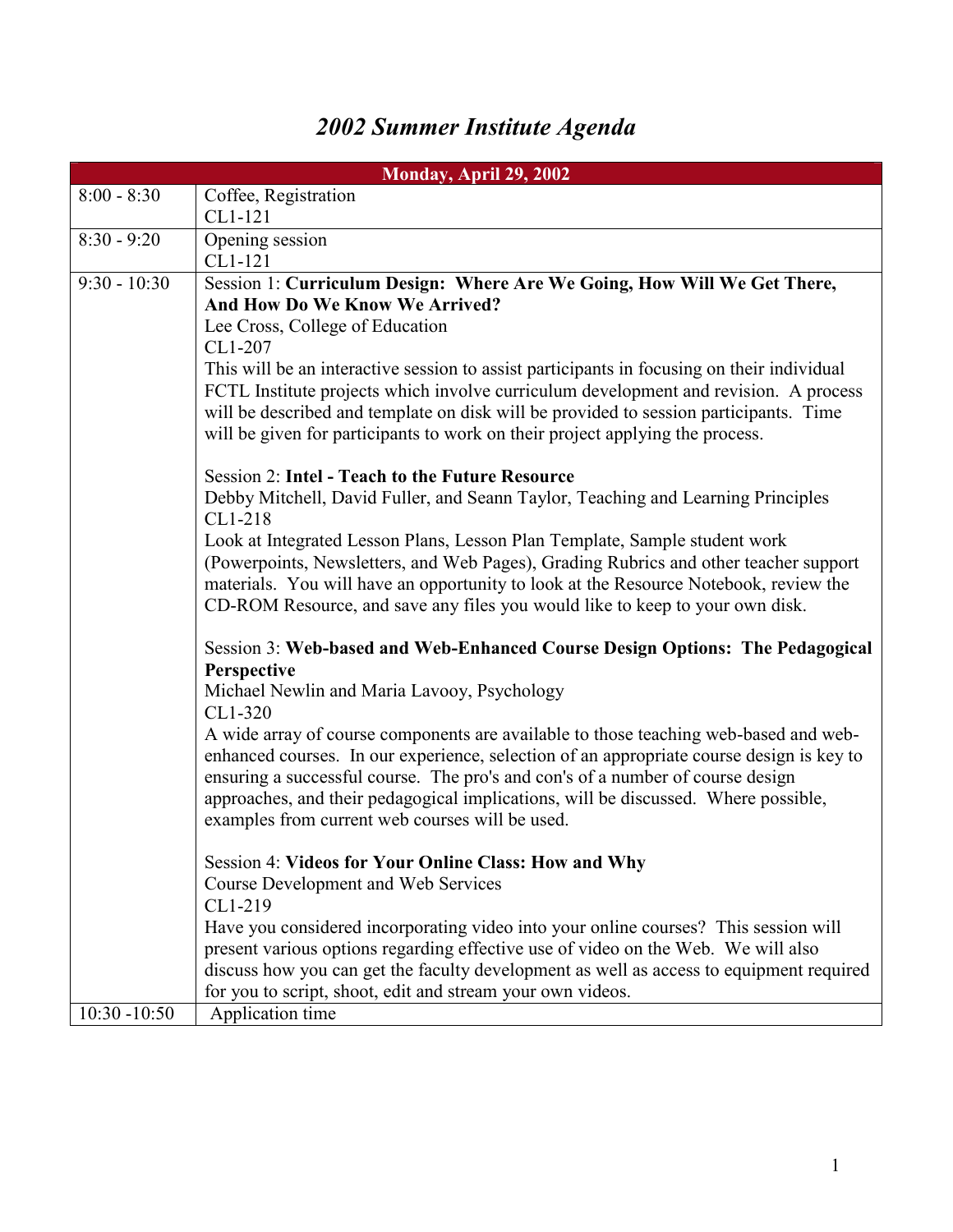| Monday, April 29, 2002 |                                                                                                                                                                                                                                                                                                                                                                                                                                                                                                                                                                                                                                                                                                                                                          |
|------------------------|----------------------------------------------------------------------------------------------------------------------------------------------------------------------------------------------------------------------------------------------------------------------------------------------------------------------------------------------------------------------------------------------------------------------------------------------------------------------------------------------------------------------------------------------------------------------------------------------------------------------------------------------------------------------------------------------------------------------------------------------------------|
| $11:00 - 12:00$        | Session 1: Developing Connections in Large Classes using Juggling and "Other                                                                                                                                                                                                                                                                                                                                                                                                                                                                                                                                                                                                                                                                             |
|                        | Stuff"                                                                                                                                                                                                                                                                                                                                                                                                                                                                                                                                                                                                                                                                                                                                                   |
|                        | Jay Brophy, Psychology, and Steve Lytle, Health Services Administration<br>CL1-320                                                                                                                                                                                                                                                                                                                                                                                                                                                                                                                                                                                                                                                                       |
|                        | Getting connected and staying connected during the semester will be a central theme of<br>the session. Two illustrations will be described: juggling and the use of simulations.<br>Getting to know your students will help you! Student-student and faculty-student<br>connections will be described. Active learning methods will allow faculty to improve the<br>outcomes and enjoyment of the course. Juggling is one illustration of a successful<br>method faculty can use to build their own active learning environment. Simulation,<br>group projects, community action projects are others that faculty may also use. During<br>the session participants will actually learn to juggle and will leave with their own set of<br>juggling balls. |
|                        | Session 2: Tricks of the Trade: How to survive (and enjoy!) teaching W and M<br><b>Courses</b>                                                                                                                                                                                                                                                                                                                                                                                                                                                                                                                                                                                                                                                           |
|                        | Maria Lovooy and Michael Newlin, Psychology<br>CL1-218                                                                                                                                                                                                                                                                                                                                                                                                                                                                                                                                                                                                                                                                                                   |
|                        | Whether you are just beginning to consider the possibility of teaching a web-based or<br>web-enhanced course, or are a seasoned veteran, this presentation is for you. Based on<br>our eight years of experience, we have found (secret!) techniques that greatly enhance<br>the teaching experience for students and faculty, alike. In this session, we will share<br>specific techniques that have made the day-to-day management of our web courses<br>survivable (and even fun!). Come join us!                                                                                                                                                                                                                                                     |
|                        | <b>Session 3: The Art of Conducting a Patent Search</b><br>Peter Spyers-Duran, Library<br>CL1-207                                                                                                                                                                                                                                                                                                                                                                                                                                                                                                                                                                                                                                                        |
|                        | The patent literature is an important and often overlooked body of scientific information,<br>the majority of which is not available from any other source. Learn how to systematically<br>conduct a search of US patents.                                                                                                                                                                                                                                                                                                                                                                                                                                                                                                                               |
|                        | <b>Session 4: WELL: Introduction to Web Enhanced Learning</b><br>Dale Vorhees, Course Development and Web Services<br>CL1-219                                                                                                                                                                                                                                                                                                                                                                                                                                                                                                                                                                                                                            |
|                        | In this session, faculty will discuss what it means to create and deliver an online course<br>at UCF. The various online course modes offered at UCF will be defined and faculty<br>will learn what level of faculty commitment, university support, and student expectations<br>associated with each of these modes. Also, the results of UCFis continuing research in<br>the area of online learning will be presented.                                                                                                                                                                                                                                                                                                                                |
| $12:00 - 1:00$         | Lunch                                                                                                                                                                                                                                                                                                                                                                                                                                                                                                                                                                                                                                                                                                                                                    |
| $1:00 - 2:00$          | <b>Session 1: WebCT and E-Community to Manage your Large Course</b><br>Jay Brophy, Psychology, and Steve Lytle, Health Services Administration<br>CL1-320                                                                                                                                                                                                                                                                                                                                                                                                                                                                                                                                                                                                |
|                        | This session will describe tried and true methods for managing your courses. Using                                                                                                                                                                                                                                                                                                                                                                                                                                                                                                                                                                                                                                                                       |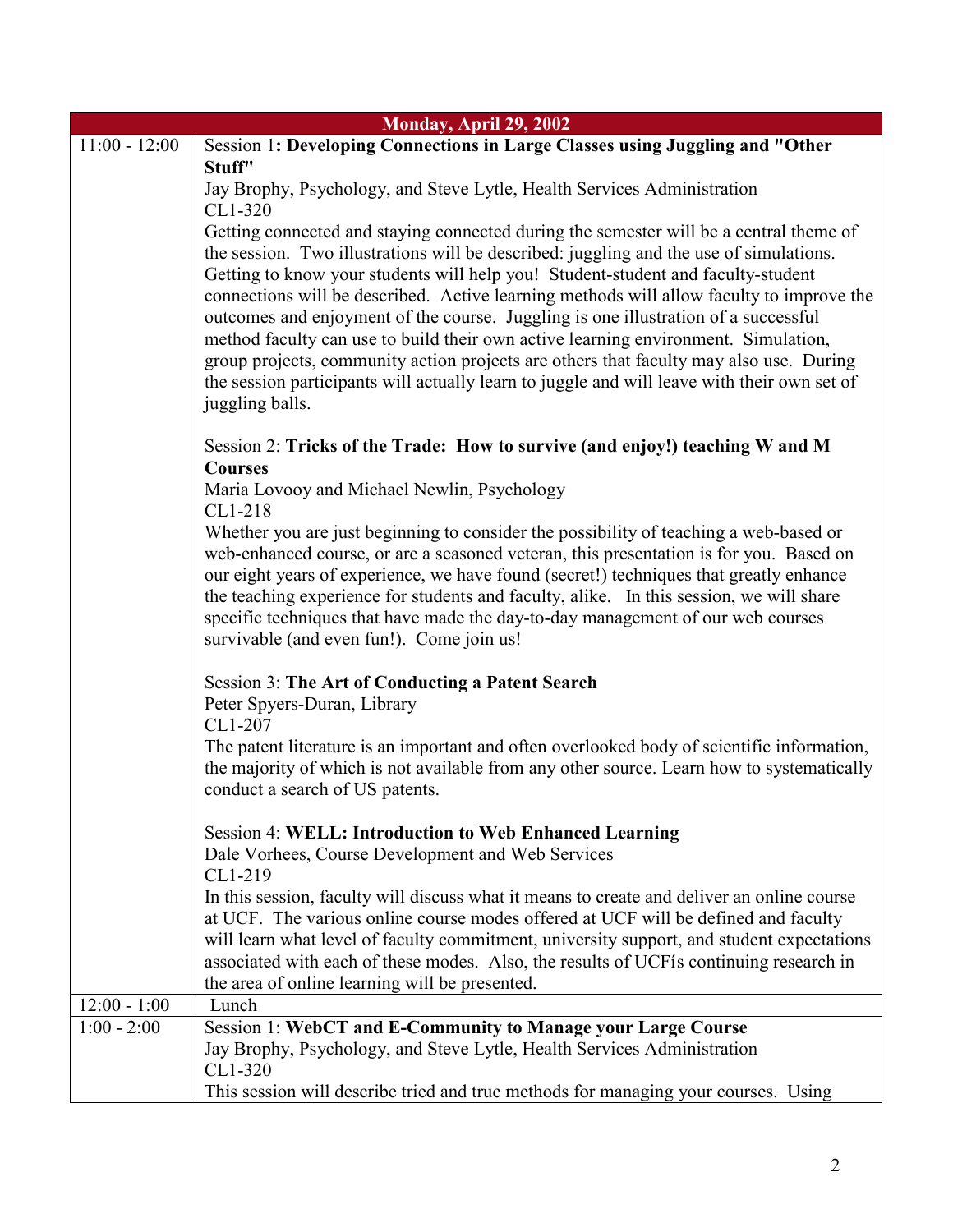| Monday, April 29, 2002 |                                                                                                                                                                                                                                                                                                                                                                                                                                                                                                                                                                                                                                                                                                                                                                                    |  |
|------------------------|------------------------------------------------------------------------------------------------------------------------------------------------------------------------------------------------------------------------------------------------------------------------------------------------------------------------------------------------------------------------------------------------------------------------------------------------------------------------------------------------------------------------------------------------------------------------------------------------------------------------------------------------------------------------------------------------------------------------------------------------------------------------------------|--|
|                        | WebCT, Reach Web pages, the new E-Community and email can make your life easier<br>and your work more fun. Planning and managing the mechanics of the course are topics<br>to be covered. Tools such as content pages, discussion forums, calendar, glossary,<br>dropbox, quizzes, and grade book will be demonstrated. The tips and tricks of the trade<br>will be demonstrated. Using learning tools such as "favorites" the "grapevine"<br>"scavenger hunts" and "in/out baskets" will be described.                                                                                                                                                                                                                                                                            |  |
|                        | Session 2: Beyond General Web Searching or How to get to the Good Stuff<br>Terrie Sypolt, Library<br>CL1-218                                                                                                                                                                                                                                                                                                                                                                                                                                                                                                                                                                                                                                                                       |  |
|                        | How well can you locate relevant academic material on the World Wide Web?<br>If you want to identify and use web sites that are academically sound for your discipline,<br>this workshop is for you. You will use general web subject directories and explore<br>gateway directories that have an academic focus. As a group, we will discuss the deep,<br>invisible web and examine relevant discipline specific web (non-journal) databases. Each<br>participant will use his/her discipline when searching. Then we will use reputable current<br>awareness tools that will allow us to regularly identify new sites. Finally, we will discuss<br>ways to teach students effective web searching and evaluation techniques. Bring a disc to<br>download web sites you discover. |  |
|                        | <b>Session 3: Managing Large Classes</b><br>Ron Eaglin, Engineering Technology<br>CL1-207                                                                                                                                                                                                                                                                                                                                                                                                                                                                                                                                                                                                                                                                                          |  |
|                        | This session will concentrate on the logistics and techniques used to manage large<br>classes. Practical examples of handling large numbers of students in both the classroom<br>setting and dealing with large amounts of grading will be covered including practical<br>techniques for electronic organization.                                                                                                                                                                                                                                                                                                                                                                                                                                                                  |  |
|                        | <b>Session 4: WebCT Academy: Student Perspective</b><br><b>Course Development and Web Services</b><br>CC2-223                                                                                                                                                                                                                                                                                                                                                                                                                                                                                                                                                                                                                                                                      |  |
|                        | General overview of WebCT from a student's perspective. Includes logging in, accessing<br>content, discussions, chat, quizzes, calendar and checking grades. Student presentations<br>and assignments will be covered is there is enough time.                                                                                                                                                                                                                                                                                                                                                                                                                                                                                                                                     |  |
|                        | <b>Session 5: *Video: Pre-Production</b><br><b>Course Development and Web Services</b><br>Lib-129 (limited to 6 participants; contact CDWS)<br>Focuses on skills necessary to produce quality video suitable for inclusion in an<br>instructional setting. This session starts with classroom presentations defining criteria<br>and best practices used to determine the validity of the video (project) concept. Script<br>writing and terminology are covered along with guidelines for selecting locations,<br>equipment requirements, and logistical concerns. Hands-on exercises in the studio<br>introduce learners to basic lighting concepts and how to address common lighting<br>problems. Following this, learners are introduced to audio recording issues and        |  |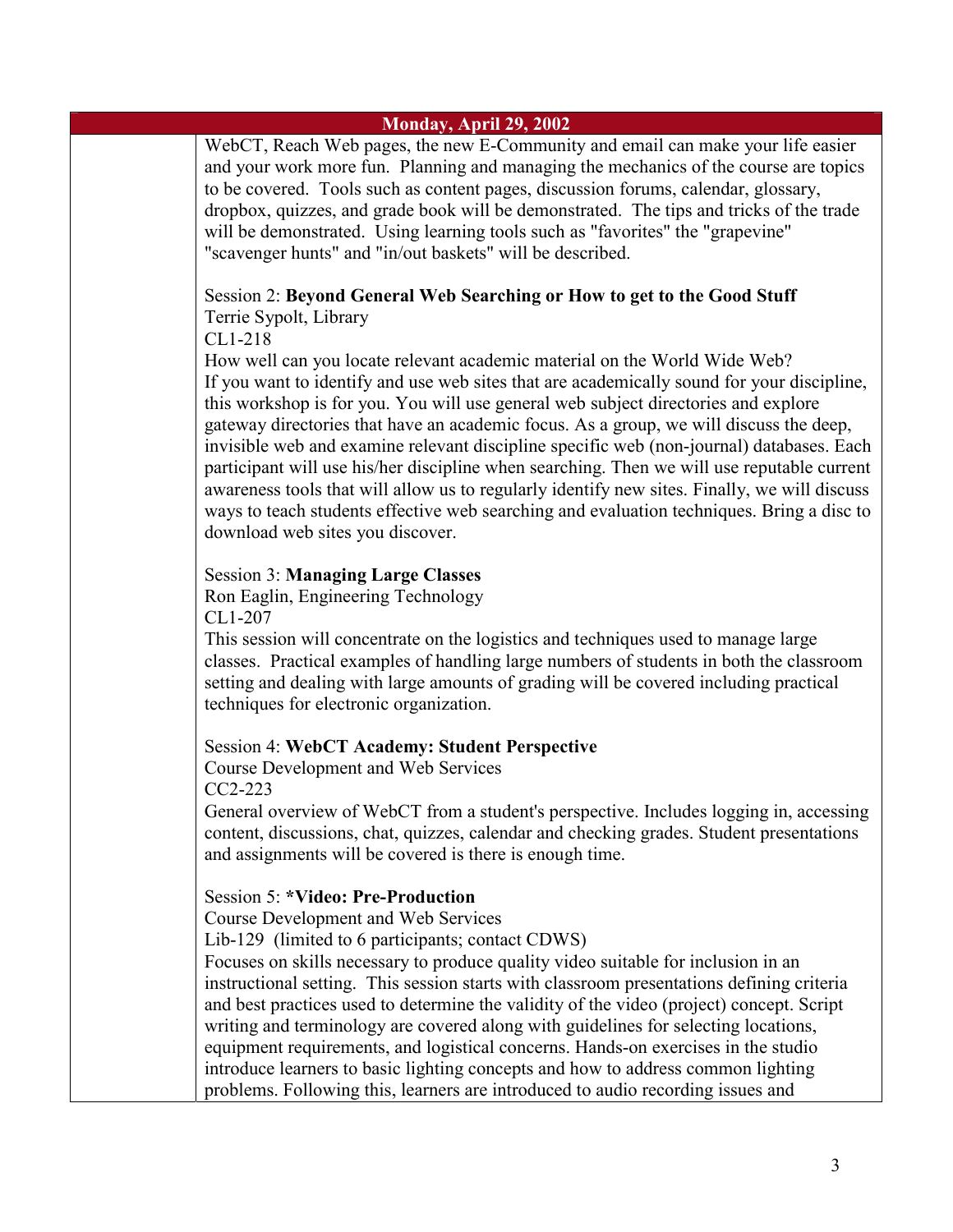|               | Monday, April 29, 2002                                                                                                                                                                                                                                                                                                                                                                                                                                                                                                                                                                                                       |
|---------------|------------------------------------------------------------------------------------------------------------------------------------------------------------------------------------------------------------------------------------------------------------------------------------------------------------------------------------------------------------------------------------------------------------------------------------------------------------------------------------------------------------------------------------------------------------------------------------------------------------------------------|
|               | participate in an exercise familiarizing them with the use of external microphones to<br>record sound. Learners are assigned a scripting project to be completed outside of class.<br>* Due to the limited amount of space and equipment, these sessions are limited to only 6<br>participants. Contact Course Development and Web Services if you wish to attend -<br>$\frac{\text{coursedev}(\text{Qmail.ucf.edu}}{\text{cmail.ucf.edu}}$ or x33809. These sessions will be offered again this Summer<br>and next year.                                                                                                    |
| $2:00 - 2:20$ | Application time                                                                                                                                                                                                                                                                                                                                                                                                                                                                                                                                                                                                             |
| $2:30 - 3:30$ | Session 1: Integrating Lessons of Diversity into the Undergraduate Curriculum:                                                                                                                                                                                                                                                                                                                                                                                                                                                                                                                                               |
|               | <b>Ideas for Teaching About Diversity in All Disciplines.</b><br>Tracy Dietz, Sociology<br>CL1-320<br>While many institutions have adopted notions of diversity enhancement in their<br>curricula, the promotion of diversity enhancement are often relegated to a small number<br>of disciplines within the university setting. Lessons about diversity can become part of<br>the curriculum of almost any course with a little creativity from the instructor. This<br>session will introduce the participants to new ways of thinking about diversity and<br>methods of integrating diversity lessons into the classroom. |
|               | Session 2: Curriculum Design: Where Are We Going, How Will We Get There,<br>And How Do We Know We Arrived?<br>Lee Cross, College of Education<br>CL1-218<br>This will be an interactive session to assist participants in focusing on their individual<br>FCTL Institute projects which involve curriculum development and revision. A process<br>will be described and template on disk will be provided to session participants. Time<br>will be given for participants to work on their project applying the process.                                                                                                     |
|               | <b>Session 3: Processing Strategies for Adult Learners</b><br>Cynthia Hutchinson, Educational Studies<br>CL1-207 CL1-205<br>This interactive session will explore strategies designed to enhance your                                                                                                                                                                                                                                                                                                                                                                                                                        |
|               | students' processing strategies, reflective thinking and engaged time.                                                                                                                                                                                                                                                                                                                                                                                                                                                                                                                                                       |
|               | Session 4: WELL: Learner Support in the Online Environment<br>Linda Futch, Course Development and Web Services<br>CL1-219<br>Students are beginning to expect a web component for each of their courses. However,<br>faculty can quickly find themselves reeling from student complaints and frustration<br>unless there is careful planning and preparation. This session will discuss how faculty<br>can avoid student frustration by informing students what skills are expected and pointing<br>students to the resources available to them.                                                                             |
|               | <b>Session 5: *Video: Pre-Production</b><br>Course Development and Web Services<br>Lib-129 (limited to 6 participants; contact CDWS)                                                                                                                                                                                                                                                                                                                                                                                                                                                                                         |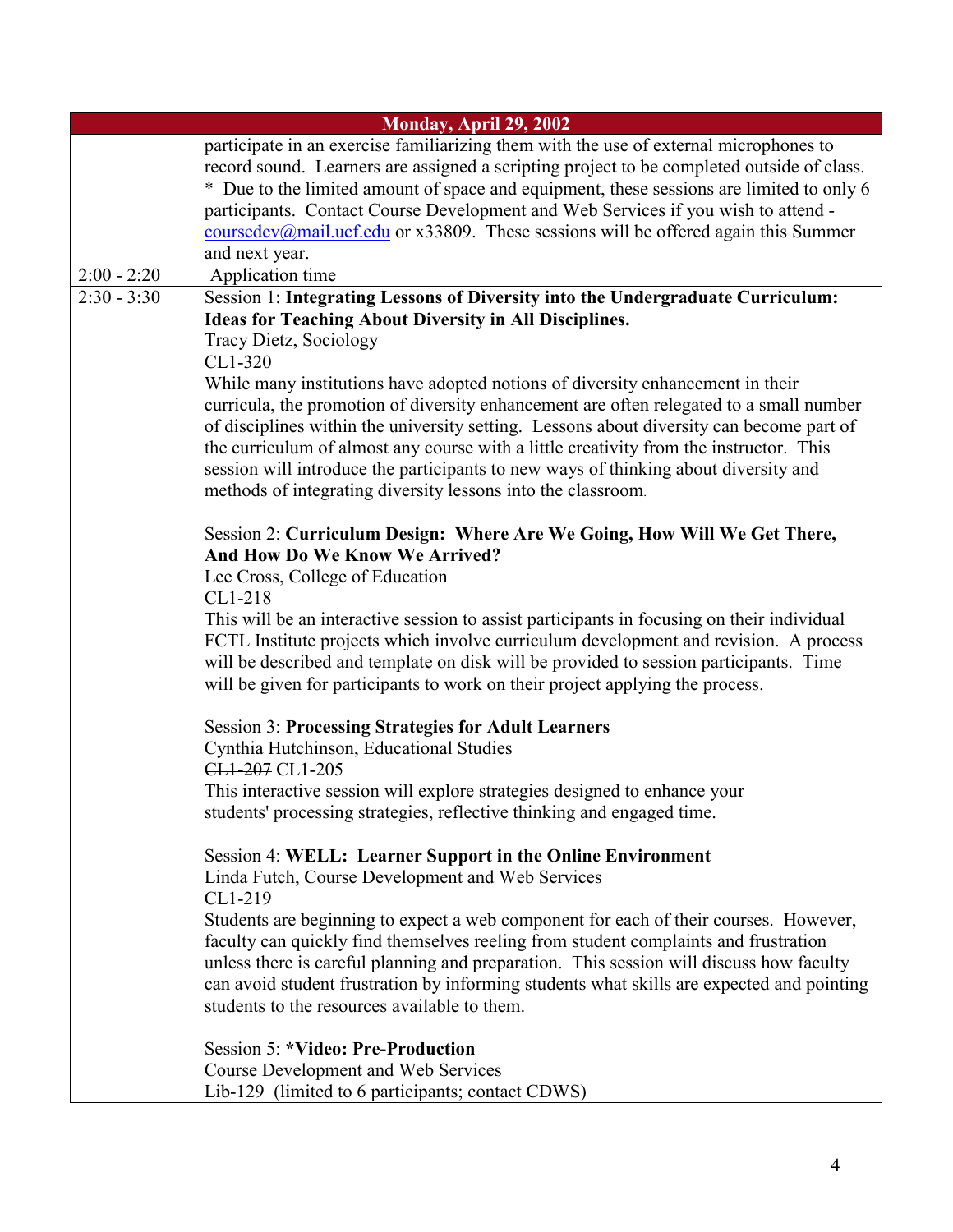| Monday, April 29, 2002 |                                                                                           |
|------------------------|-------------------------------------------------------------------------------------------|
|                        | Focuses on skills necessary to produce quality video suitable for inclusion in an         |
|                        | instructional setting. This session starts with classroom presentations defining criteria |
|                        | and best practices used to determine the validity of the video (project) concept. Script  |
|                        | writing and terminology are covered along with guidelines for selecting locations,        |
|                        | equipment requirements, and logistical concerns. Hands-on exercises in the studio         |
|                        | introduce learners to basic lighting concepts and how to address common lighting          |
|                        | problems. Following this, learners are introduced to audio recording issues and           |
|                        | participate in an exercise familiarizing them with the use of external microphones to     |
|                        | record sound. Learners are assigned a scripting project to be completed outside of class. |
|                        | *All video sessions require that participants must have attended the previous video       |
|                        | production session. Thank you.                                                            |
| $3:30 - 4:00$          | Application time                                                                          |

| Tuesday, April 30, 2002 |                                                                                                                                                                                                                                                                                                                                                                                                                                                                                                                                                                                     |
|-------------------------|-------------------------------------------------------------------------------------------------------------------------------------------------------------------------------------------------------------------------------------------------------------------------------------------------------------------------------------------------------------------------------------------------------------------------------------------------------------------------------------------------------------------------------------------------------------------------------------|
| $8:00 - 9:00$           | <b>Session 1: New Video Technologies</b>                                                                                                                                                                                                                                                                                                                                                                                                                                                                                                                                            |
|                         | Ruth Marshall, Charles Cooper, Dale Fakess, Meg Schell, Ken Ferrel                                                                                                                                                                                                                                                                                                                                                                                                                                                                                                                  |
|                         | CL1-202                                                                                                                                                                                                                                                                                                                                                                                                                                                                                                                                                                             |
|                         | Topics will include video streaming, video for PowerPoint documents, video for CDs,                                                                                                                                                                                                                                                                                                                                                                                                                                                                                                 |
|                         | video delivery in H.320 and H.233. CL1-320 and CL1-306                                                                                                                                                                                                                                                                                                                                                                                                                                                                                                                              |
|                         |                                                                                                                                                                                                                                                                                                                                                                                                                                                                                                                                                                                     |
|                         | <b>Session 2: Writing to Get Published</b><br>Diane Wink, Nursing                                                                                                                                                                                                                                                                                                                                                                                                                                                                                                                   |
|                         | CL1-220                                                                                                                                                                                                                                                                                                                                                                                                                                                                                                                                                                             |
|                         | Publishing matters. This presentation will review the process of publication from                                                                                                                                                                                                                                                                                                                                                                                                                                                                                                   |
|                         | identifying the right journal to reviewing the final page proofs, with lots of tips on all the<br>writing in between. Come with your ideas and information on the publication guidelines<br>for the journals you are considering and be ready to write! This session is especially for<br>novice or near novice writers. If you have an idea or a piece of research you need to<br>change from some format (dissertation, class paper, report to agency that gave you grant<br>money, presentation at a conference) to a publishable format for your discipline, bring it<br>along. |
|                         | Session 3: What Do You Believe? Developing an Educational Philosophy Along a                                                                                                                                                                                                                                                                                                                                                                                                                                                                                                        |
|                         | <b>Continuum of Curriculum Theories</b>                                                                                                                                                                                                                                                                                                                                                                                                                                                                                                                                             |
|                         | Jeff Kaplan, Educational Studies                                                                                                                                                                                                                                                                                                                                                                                                                                                                                                                                                    |
|                         | CL1-207                                                                                                                                                                                                                                                                                                                                                                                                                                                                                                                                                                             |
|                         | A workshop designed to familiarize beginning and experienced instructors with the<br>constructs inherent in developing an educational philosophy concurrent with the myriad                                                                                                                                                                                                                                                                                                                                                                                                         |
|                         | of existent curriculum theories. Emphasis will be on the construction of personal                                                                                                                                                                                                                                                                                                                                                                                                                                                                                                   |
|                         | theorizing in the service of instructional design.                                                                                                                                                                                                                                                                                                                                                                                                                                                                                                                                  |
|                         |                                                                                                                                                                                                                                                                                                                                                                                                                                                                                                                                                                                     |
|                         | <b>Session 4: Preventing and Detecting Plagiarism</b>                                                                                                                                                                                                                                                                                                                                                                                                                                                                                                                               |
|                         | Louise Williams, English                                                                                                                                                                                                                                                                                                                                                                                                                                                                                                                                                            |
|                         | CL1-218                                                                                                                                                                                                                                                                                                                                                                                                                                                                                                                                                                             |
|                         | Ideally, all students would recognize the necessity and pleasure of writing effectively,                                                                                                                                                                                                                                                                                                                                                                                                                                                                                            |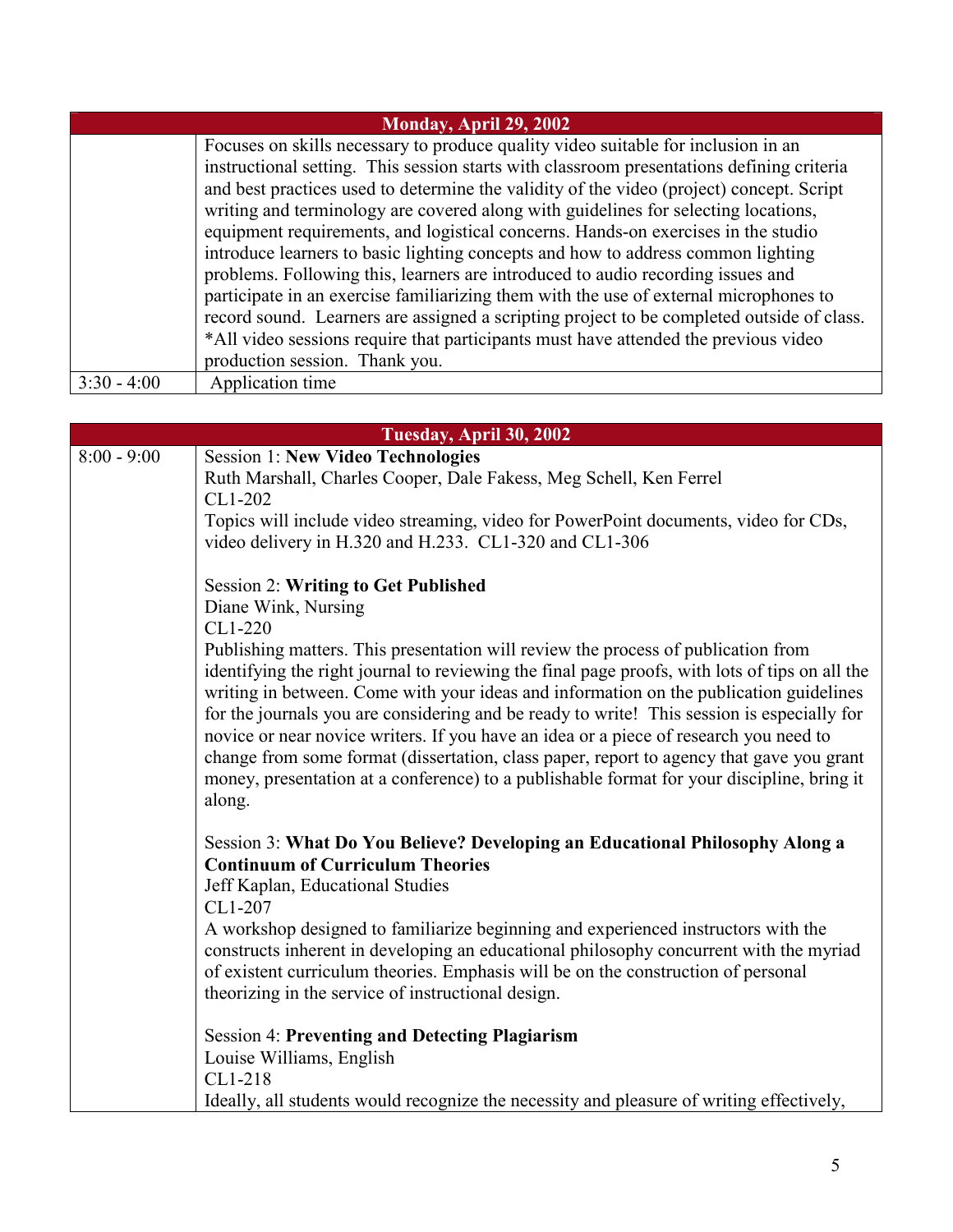|                | Tuesday, April 30, 2002                                                                                                                                                                                                                                                                                                                                                                                                                                                                                                                                                                                                              |
|----------------|--------------------------------------------------------------------------------------------------------------------------------------------------------------------------------------------------------------------------------------------------------------------------------------------------------------------------------------------------------------------------------------------------------------------------------------------------------------------------------------------------------------------------------------------------------------------------------------------------------------------------------------|
|                | but unfortunately, this is not always the case. Some students, for a variety of reasons,<br>take inappropriate shortcuts-some students plagiarize. However, recognizing why<br>students plagiarize is the first step to combating this problem. This presentation will<br>consider why students plagiarize and offer specific suggestions for writing the syllabus,<br>conducting classroom workshops, and creating assignments that simultaneously help the<br>conscientious student produce better work and create hurdles for the would-be plagiarist.<br>In addition, this workshop will review some traits of plagiarized work. |
|                | <b>Session 5: WELL: Essential Elements of Any Online Course</b><br>Hutton/Yonekura, Course Development and Web Services<br>CL1-219                                                                                                                                                                                                                                                                                                                                                                                                                                                                                                   |
|                | While the modes and flavors of online courses at UCF are varied, there are certain<br>essential elements common to all courses (i.e. syllabus, schedule, discussion topics, etc.).<br>In this session, we will discuss what these elements are, view examples of each, and<br>learn how to work with Course Development & Web Services to create and maintain<br>these elements.                                                                                                                                                                                                                                                     |
| $9:00 - 9:20$  | Application time                                                                                                                                                                                                                                                                                                                                                                                                                                                                                                                                                                                                                     |
| $9:30 - 10:30$ | Session 1: Mixing it Up: Adding Interdisciplinary Flavor to Classes<br>Diane Chase and Ida Cook<br>CL1-218<br>This session will explore experiences of faculty who have taught interdisciplinary<br>courses, describe the process needed to be followed to get approval of Chairs and Deans,<br>and encourage participants to explore examination of their discipline from another's<br>perspective.                                                                                                                                                                                                                                 |
|                | Session 2: Is Your Intelligence Artificial in Cyberspace? Keeping the Humanity in<br><b>Technology</b><br>Ali Korosy and Anne Prucha, Foreign Languages<br>CL1-220                                                                                                                                                                                                                                                                                                                                                                                                                                                                   |
|                | Transferring a course to the web, partially or in full, challenges the instructor to imprint<br>his or her personality and teaching style on the course. We will engage in activities and<br>discussions during this session to explore methods instructors are already using<br>successfully and brainstorm new possibilities so that you, too, can make your impression<br>in cyberspace. It can be done!                                                                                                                                                                                                                          |
|                | Session 3: Teaching Students To Make Arguments: "Law & Order" and<br><b>Constructing Arguments</b><br>Martha Marinara and Farrah Cato, English<br>CL1-207                                                                                                                                                                                                                                                                                                                                                                                                                                                                            |
|                | During this workshop the presenters will demonstrate how current television shows like<br>The Practice, Law and Order, and Family Law can be used to teach students the basics<br>of structuring arguments. Through the use of carefully chosen TV clips, this activity<br>asks participants to take on the student role and to construct their own "closing"<br>arguments" by considering which claims, warrants, and reasoning would be most<br>effective in persuading a jury. (A brief explanation of warrants, claims, and reasons will<br>be given early in the workshop.)                                                     |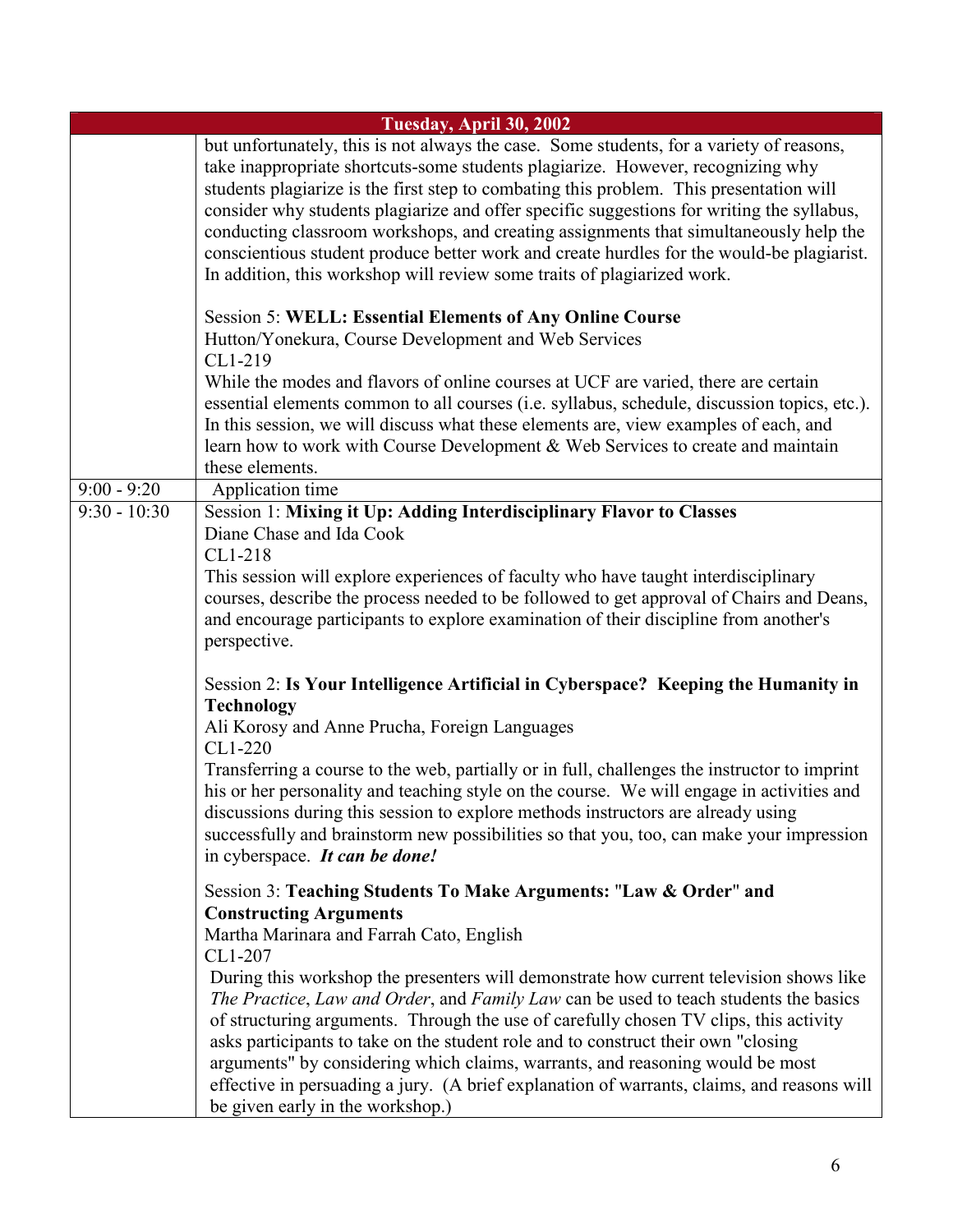|                                    | Tuesday, April 30, 2002                                                                                                                                                                                                                                                                                                                                                                                                                                                                                                                                                                                                               |
|------------------------------------|---------------------------------------------------------------------------------------------------------------------------------------------------------------------------------------------------------------------------------------------------------------------------------------------------------------------------------------------------------------------------------------------------------------------------------------------------------------------------------------------------------------------------------------------------------------------------------------------------------------------------------------|
|                                    | <b>Session 4: WebCT Academy: Communication Tools</b><br><b>Course Development and Web Services</b><br>$CC2-223$<br>Begins the instructor perspective of WebCT. Course Designers (instructors) will learn<br>how to use WebCT's help feature and manage the following WebCT tools: discussions<br>(bulletin boards), calendar, e-mail and glossary.                                                                                                                                                                                                                                                                                    |
|                                    | Session 5: <b>Boomers/</b> $X + Y =$ <b>Bridging the Divide</b><br>Lee Cross, College of Education<br>CL1-219<br>What does the following mean to you: Sum 41? Blink 182? U2? Prince? Bee Gees?<br>Grateful Dead? Bing Crosby? 8-track? CD? Vinyl? MD? During this session you will<br>learn how to address the learning predispositions of Baby Boomers, Generation X-ers<br>and Y-ers. Come and explore the challenges and discover the strategies of crossing the<br>generational divide in the classroom while bridging the gap to enhanced student-centered<br>learning.                                                          |
| $10:30 - 10:50$<br>$11:00 - 12:00$ | Application time<br>Session 1: Structuring Collaboration: Encouraging Students to Learn Together                                                                                                                                                                                                                                                                                                                                                                                                                                                                                                                                      |
|                                    | Mary Ann Eastep, Criminal Justice and Legal Studies<br>CL1-218<br>This segment will look at techniques for transforming traditional lecture courses to a<br>collaborative model. It will give pointers for encouraging students to problem solve,<br>design presentations and work together in a collaborative environment.<br><b>Session 2: International Library Resources</b>                                                                                                                                                                                                                                                      |
|                                    | Donna Goda - Library<br>$CL1-220$<br>If you want an article written in French about education policy or cloning, what library<br>database do you consult? Perhaps you want to search Der Spiegel. If you don't know the<br>answer to these questions, then the workshop in International Library Resources is for<br>you. Expand your research as well as get some ideas on how to nudge your students to<br>expand their research horizons. Workshop will cover searching to better focus your<br>results and will provide a list of database that contains information from international<br>resources specific to your discipline. |
|                                    | Session 3: <b>Boomers/</b> $X + Y =$ <b>Bridging the Divide</b><br>Lee Cross, College of Education<br>CL1-207<br>What does the following mean to you: Sum 41? Blink 182? U2? Prince? Bee Gees?<br>Grateful Dead? Bing Crosby? 8-track? CD? Vinyl? MD? During this session you will<br>learn how to address the learning predispositions of Baby Boomers, Generation X-ers<br>and Y-ers. Come and explore the challenges and discover the strategies of crossing the<br>generational divide in the classroom while bridging the gap to enhanced student-centered<br>learning.                                                          |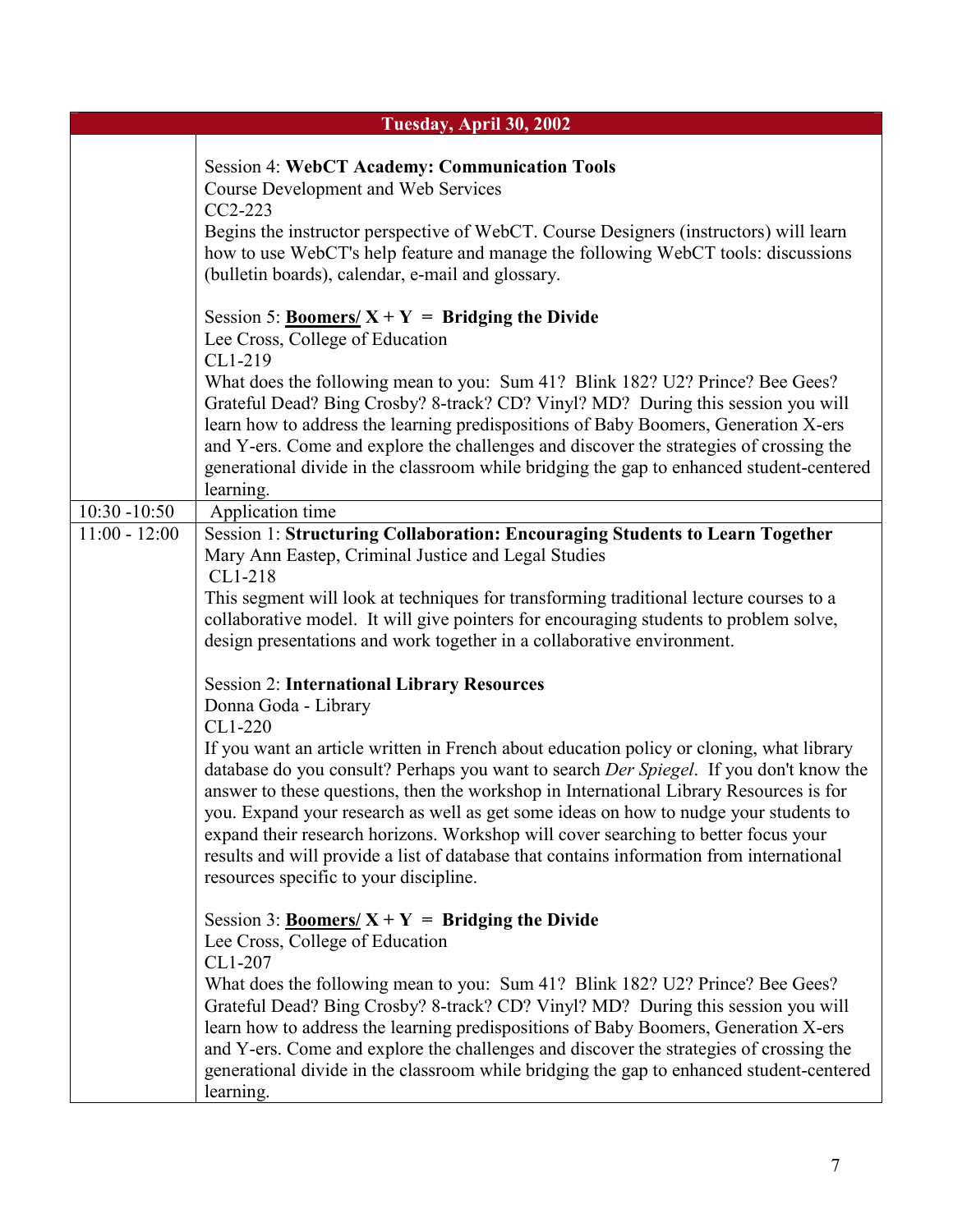|                | Tuesday, April 30, 2002                                                                                                                                                                                                                                                                                                                                                                                                                                                                                                                                                                                                                                                       |
|----------------|-------------------------------------------------------------------------------------------------------------------------------------------------------------------------------------------------------------------------------------------------------------------------------------------------------------------------------------------------------------------------------------------------------------------------------------------------------------------------------------------------------------------------------------------------------------------------------------------------------------------------------------------------------------------------------|
|                | <b>Session 4: WELL: Building Learning Communities</b><br>Phillips/Thompson, Course Development and Web Services<br>CL1-219<br>Research continues to show the most effective part of online courses is the interaction it<br>encourages between students and between students and the faculty member. In this<br>session, we will discuss various strategies, tools, and resources to encourage this online<br>interaction, which can lead to strong learning communities.                                                                                                                                                                                                     |
|                | <b>Session 5: Video Streaming Using Microsoft Producer</b><br>Betty Baldwin, Business Administration: Technology Resource Center<br>CL1-320<br>In March, MicroSoft released (free) software called "Producer" that works with<br>PowerPoint 2002 (XP). It allows a user to stream video on one part of the screen while<br>showing a PowerPoint presentation on the other part. This technology is perfect for a<br>professor who would like to show tasks that a student can refer to on the web (or a CD)<br>rather than take up class time. Another application for this technology is to tape a<br>speaker and allow users to access the presentation anytime on the web. |
| $12:00 - 1:00$ | Lunch                                                                                                                                                                                                                                                                                                                                                                                                                                                                                                                                                                                                                                                                         |
| $1:00 - 2:00$  | Session 1: Structuring Collaboration: Encouraging Students to Learn Together<br>Mary Ann Eastep, Criminal Justice and Legal Studies<br>CL1-218<br>This segment will look at techniques for transforming traditional lecture courses to a<br>collaborative model. It will give pointers for encouraging students to problem solve,<br>design presentations and work together in a collaborative environment.                                                                                                                                                                                                                                                                   |
|                | <b>Session 2: Pedagogical Publishing Possibilities!</b><br>Meg Scharf and Carole Hinshaw, Library                                                                                                                                                                                                                                                                                                                                                                                                                                                                                                                                                                             |
|                | CL1-220<br>This hands-on session demonstrates resources and techniques for finding journal titles in<br>which you could publish your work on teaching and learning in your discipline.<br>Participants will share ideas on the importance of these publications in the promotion and<br>tenure process.                                                                                                                                                                                                                                                                                                                                                                       |
|                | Session 3: WebCT Academy: Student and Grade Management<br><b>Course Development and Web Services</b><br>CC2-223                                                                                                                                                                                                                                                                                                                                                                                                                                                                                                                                                               |
|                | An overview of how to add students, delete students, manage grades, and track students.                                                                                                                                                                                                                                                                                                                                                                                                                                                                                                                                                                                       |
|                | Session 4: *Video: Composition & Camera<br><b>Course Development and Web Services</b><br>Lib 129 (limited to 6 participants)                                                                                                                                                                                                                                                                                                                                                                                                                                                                                                                                                  |
|                | Focuses on composition techniques and conventions and video camera operation.<br>Camera controls and functions are covered in hands-on studio exercises.                                                                                                                                                                                                                                                                                                                                                                                                                                                                                                                      |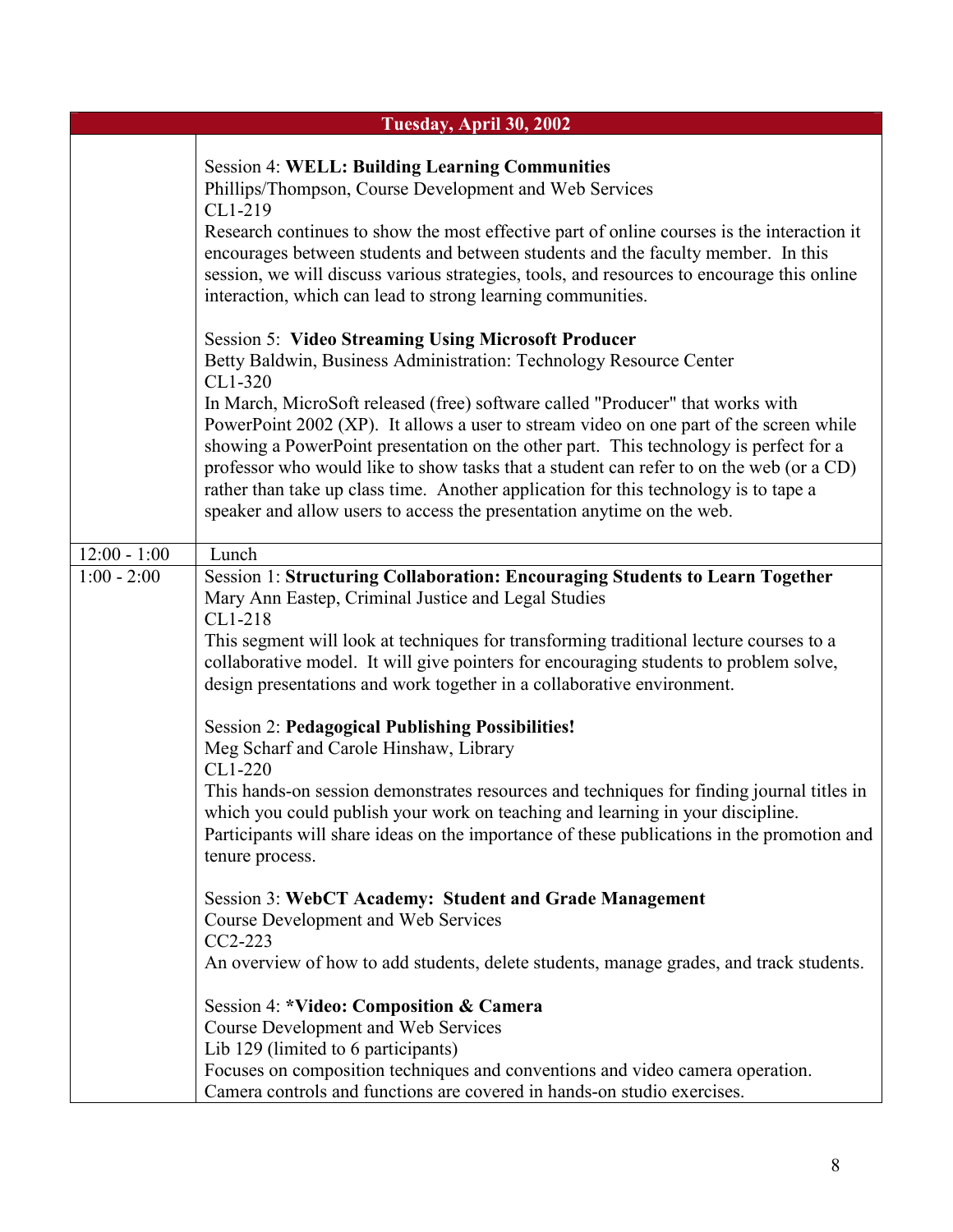|               | Tuesday, April 30, 2002                                                                                                                                                                                                                                                                                                                                                                                                                                                                                                                                                                   |
|---------------|-------------------------------------------------------------------------------------------------------------------------------------------------------------------------------------------------------------------------------------------------------------------------------------------------------------------------------------------------------------------------------------------------------------------------------------------------------------------------------------------------------------------------------------------------------------------------------------------|
|               | *All video sessions require that participants must have attended the previous video<br>production session. Thank you.                                                                                                                                                                                                                                                                                                                                                                                                                                                                     |
|               | Session 5: Activity-based Learning in Large Classes: Lessons from the SCALE-UP<br>Project<br>Jeff Saul, Physics<br>PC1-101                                                                                                                                                                                                                                                                                                                                                                                                                                                                |
|               | This workshop focuses on how to implement activity-based instruction in classes of up to<br>100 students. Classroom design, classroom management, and curriculum needed to<br>create a large collaborative classroom in almost any academic area will be discussed. In<br>particular, technology used to enhance classroom management and pedagogy will be<br>demonstrated. The workshop room is in PC1 aka Tr 514 aka the Physics Laboratory<br>Trailer, Room 101. The trailer is located outside the middle circle between the<br>Classroom 1 building and the Communications building. |
| $2:00 - 2:20$ | Application time                                                                                                                                                                                                                                                                                                                                                                                                                                                                                                                                                                          |
| $2:30 - 3:30$ | <b>Session 1: Faculty-Student Relationships: Romantic Entanglements in Academe</b><br>Joyce Lilie, Randy Fisher<br>CL1-218<br>Power and sexuality in the classroom, the power of sexuality, sexual harassment issues.                                                                                                                                                                                                                                                                                                                                                                     |
|               | Session 2: Moving Out from Behind the Podium: Teaching in collaboration<br>classrooms.                                                                                                                                                                                                                                                                                                                                                                                                                                                                                                    |
|               | Jana Jasinski, Sociology                                                                                                                                                                                                                                                                                                                                                                                                                                                                                                                                                                  |
|               | CL1-220<br>How is teaching in a collaboration classroom different than other, more traditional<br>classrooms? What kinds of activities and learning strategies are effective? What fails<br>miserably? How do you, as the teacher, move out from behind the podium and work<br>with students? This session will discuss some of the pros and cons to teaching in a<br>collaboration classroom as well as offer suggestions for modifying your course to be<br>delivered in this format.                                                                                                   |
|               | <b>Session 3: WELL: Course Management</b><br>Voorhees/Brophy, Course Development and Web Services<br>CL1-219                                                                                                                                                                                                                                                                                                                                                                                                                                                                              |
|               | Managing an online course is quite different than managing a traditional face to face<br>course. This session will discuss some of the differences and detail some strategies that<br>faculty have found critical in the success of their online courses, including email<br>strategies, use of the online gradebook and student tracking.                                                                                                                                                                                                                                                |
|               | Session 4: *Video: Composition & Camera<br><b>Course Development and Web Services</b>                                                                                                                                                                                                                                                                                                                                                                                                                                                                                                     |
|               | Lib-129 (limited to 6 participants)                                                                                                                                                                                                                                                                                                                                                                                                                                                                                                                                                       |
|               | Focuses on composition techniques and conventions and video camera operation.<br>Camera controls and functions are covered in hands-on studio exercises.                                                                                                                                                                                                                                                                                                                                                                                                                                  |
|               | *All video sessions require that participants must have attended the previous video                                                                                                                                                                                                                                                                                                                                                                                                                                                                                                       |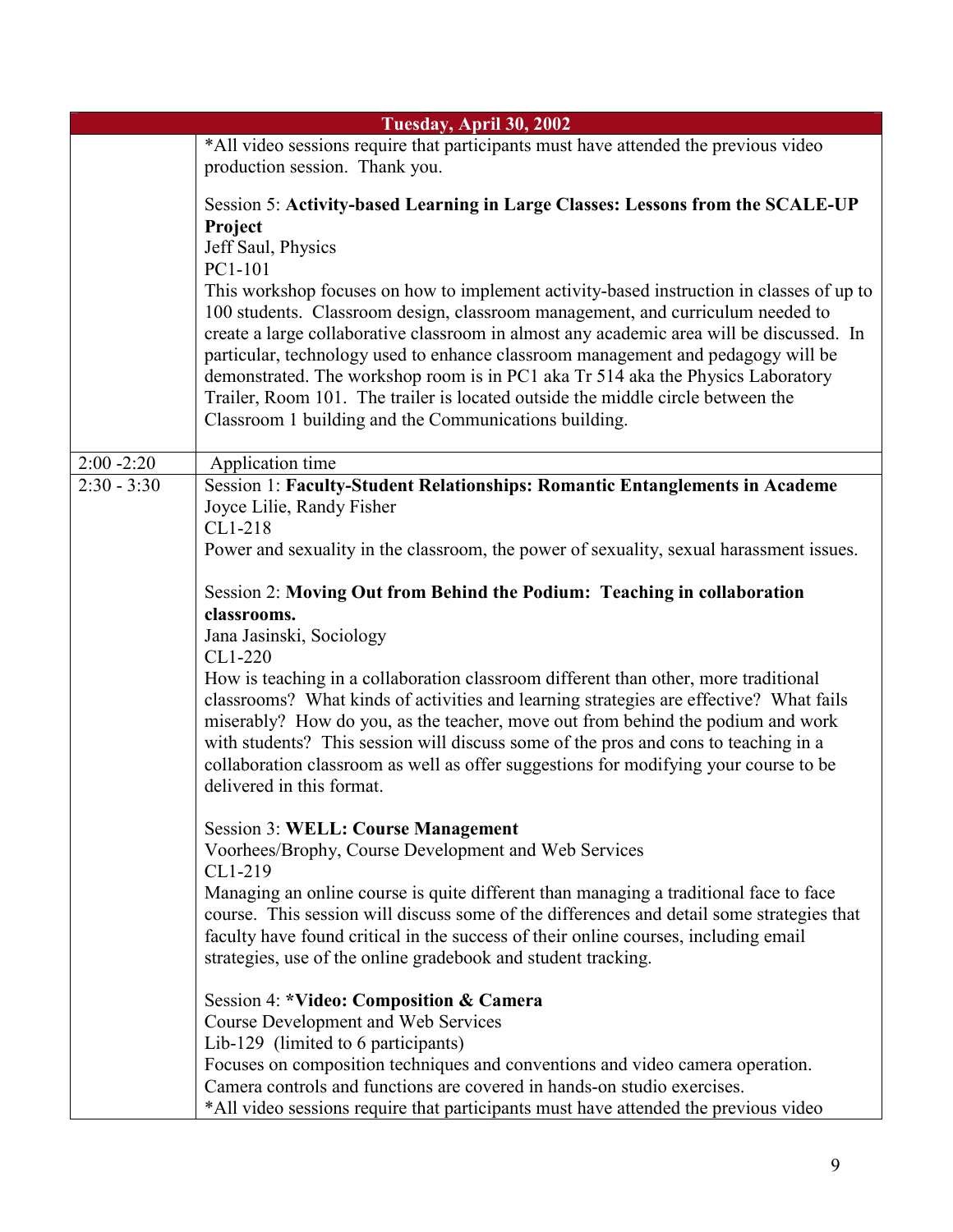| Tuesday, April 30, 2002 |                                                                                                                                                                                                                                                                                                                                                                                                                                                                                                                                                                                                                                                                                                                                                                                                                                                                               |
|-------------------------|-------------------------------------------------------------------------------------------------------------------------------------------------------------------------------------------------------------------------------------------------------------------------------------------------------------------------------------------------------------------------------------------------------------------------------------------------------------------------------------------------------------------------------------------------------------------------------------------------------------------------------------------------------------------------------------------------------------------------------------------------------------------------------------------------------------------------------------------------------------------------------|
|                         | production session. Thank you.                                                                                                                                                                                                                                                                                                                                                                                                                                                                                                                                                                                                                                                                                                                                                                                                                                                |
|                         | Session 5: Activity-based Learning for Science and Engineering Courses, Lessons<br>from the SCALE-UP Project<br>Jeff Saul, Physics<br>PC1-101<br>A growing body of research is showing that activity-based instruction can significantly<br>improve student learning in introductory science classes. This session will demonstrate<br>several different types of activities used in the SCALE-UP introductory physics classes.<br>Although the SCALE-UP curriculum is designed to replace a traditional lecture course,<br>many of the activities can be adopted for use in lecture. Many of the techniques<br>developed for SCALE-UP Physics are broad-based enough for general use in science and<br>engineering courses. The workshop room is in PC1 aka Tr 514 aka the Physics<br>Laboratory Trailer, Room 101. The trailer is located outside the middle circle between |
|                         | the Classroom 1 building and the Communications building.                                                                                                                                                                                                                                                                                                                                                                                                                                                                                                                                                                                                                                                                                                                                                                                                                     |
| $3:30 - 4:00$           | Application time                                                                                                                                                                                                                                                                                                                                                                                                                                                                                                                                                                                                                                                                                                                                                                                                                                                              |

| Wednesday, May 1, 2002 |                                                                                                                                                                                                                                                                                                                                                                                                                                                                                                                                                                                                                                                                                        |
|------------------------|----------------------------------------------------------------------------------------------------------------------------------------------------------------------------------------------------------------------------------------------------------------------------------------------------------------------------------------------------------------------------------------------------------------------------------------------------------------------------------------------------------------------------------------------------------------------------------------------------------------------------------------------------------------------------------------|
| $8:00 - 9:00$          | <b>Session 1: Digital Image Development</b><br>Margie Garland-Aguilar, Jon Findell, David Retherford, Barbara McMahon, Siglinde<br>Quirk<br>CL1-202<br>Topics will include scanning techniques, preparation of documents for placement in<br>digitally produced posters, PhotoShop techniques, and Preparation of images for various<br>digital formats.                                                                                                                                                                                                                                                                                                                               |
|                        | Session 2: Reduced Seat Time and ITV: An Oxymoron<br>Roger Handberg, Political Science<br>CL1-320<br>This session introduces the idea of reduced seat time for upper division courses while<br>teaching in an ITV format. A demonstration will be provided along with some thoughts<br>on how to figure what you are doing along with the students. This format is not for<br>everyone and it requires an upfront investment. Questions to be considered are why?<br>who? difficulties? and benefits - are there any?                                                                                                                                                                  |
|                        | <b>Session 3: Evoking Student Engagement in the Classroom</b><br>Ed Hampton, Industrial Engineering and Management Systems<br>CL1-219<br>This session explores concepts and techniques for gaining high levels of student<br>participation and interaction in both experiential and lecture based classrooms. More<br>specifically, how to gain student participation and interaction that both enhances and<br>increases learning will be the primary focal point. Both minimal technology and high<br>technology approaches will be explored. This session will be of interest to a wide range<br>of faculty: those who are new and those who are more experienced. This interactive |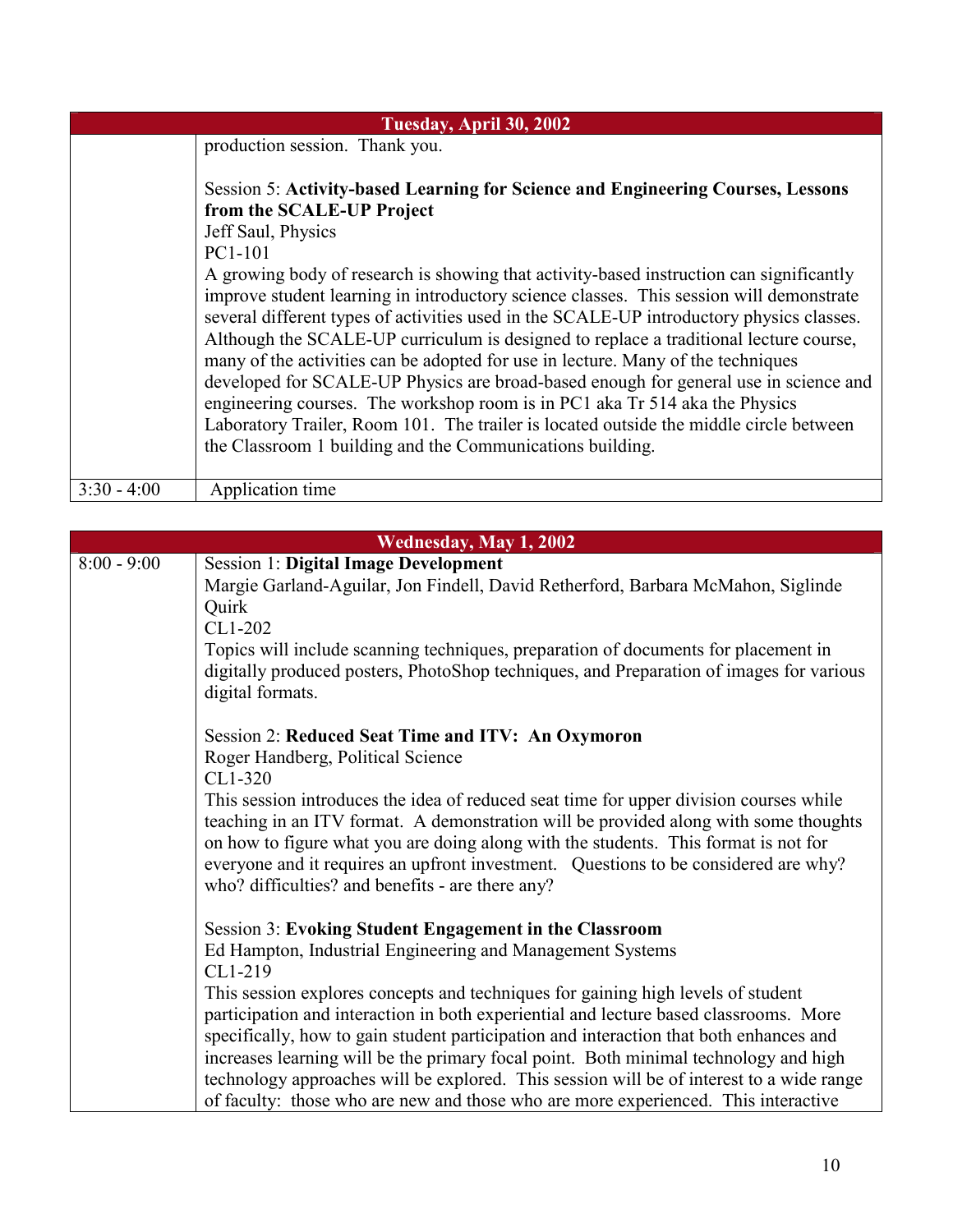| Wednesday, May 1, 2002 |                                                                                                                                                                                                                                                                                                                                                                                                                                                                                                                                                                                                                                                                                                                                                                                                          |
|------------------------|----------------------------------------------------------------------------------------------------------------------------------------------------------------------------------------------------------------------------------------------------------------------------------------------------------------------------------------------------------------------------------------------------------------------------------------------------------------------------------------------------------------------------------------------------------------------------------------------------------------------------------------------------------------------------------------------------------------------------------------------------------------------------------------------------------|
|                        | workshop is meant to satisfy anyone who desires a more participatory learning                                                                                                                                                                                                                                                                                                                                                                                                                                                                                                                                                                                                                                                                                                                            |
|                        | experience.                                                                                                                                                                                                                                                                                                                                                                                                                                                                                                                                                                                                                                                                                                                                                                                              |
|                        | <b>Session 4: WebCT Academy: Adding Content</b><br><b>Course Development and Web Services</b><br>CC2-223<br>An overview of WebCT's file management functions including how to create an HTML                                                                                                                                                                                                                                                                                                                                                                                                                                                                                                                                                                                                             |
|                        | file within WebCT, upload a file into an account, as well as how to create content<br>modules.                                                                                                                                                                                                                                                                                                                                                                                                                                                                                                                                                                                                                                                                                                           |
|                        | Session 5: International Issues Relevant to your Middle Eastern and Islamic<br><b>Students</b><br>Saiful Abdul-Ahad, History                                                                                                                                                                                                                                                                                                                                                                                                                                                                                                                                                                                                                                                                             |
|                        | CL1-207<br>The Middle East has and will continue to be a focal point of our attention for some time<br>to come. The students from this region, as in the past, will continue to pursue both<br>undergraduate and graduate studies at UCF. It becomes important that the cultural,<br>religious and political views that accompany students coming to UCF from the Middle<br>East are understood by the faculty with whom they will interact. This presentation will<br>focus on presenting some of the cultural and religious nuances held by Muslim students<br>from the Middle East of which faculty may be unaware.                                                                                                                                                                                   |
| $9:00 - 9:20$          | Application time                                                                                                                                                                                                                                                                                                                                                                                                                                                                                                                                                                                                                                                                                                                                                                                         |
| $9:30 - 10:30$         | Session 1: Access for Students with Disabilities: A Guide for Faculty<br>Phil Kalfin, Student Disability Services<br>CL1-218                                                                                                                                                                                                                                                                                                                                                                                                                                                                                                                                                                                                                                                                             |
|                        | This session will give participants an opportunity to receive information about students<br>with disabilities on campus. A faculty guide which provides information about<br>disabilities and instructional strategies for teaching students with disabilities will be<br>briefly highlighted and distributed.                                                                                                                                                                                                                                                                                                                                                                                                                                                                                           |
|                        | <b>Session 2: Teaching Students to Make Arguments: Arguing Colors</b><br>Martha Marinara and Farrah Cato, English<br>CL1-220                                                                                                                                                                                                                                                                                                                                                                                                                                                                                                                                                                                                                                                                             |
|                        | Our goal with this workshop is to present faculty with a more student-friendly approach<br>to teaching (and reinforcing) the elements of argument, and in particular, to offer way of<br>introducing students to the pitfalls of logical fallacies. By asking participants to argue<br>the merits of a i colorî to a panel of observer-jurors, this activity demonstrates how<br>students might be simultaneously taught to avoid the use of logical fallacies and to<br>analyze arguments for clarity and cohesion. At the same time, this presentation<br>combines/reinforces the basic elements of argument as practiced in the first two<br>activities, but takes them a bit farther by considering new ways to teach subject matter<br>that many students find either too difficult or inaccessible |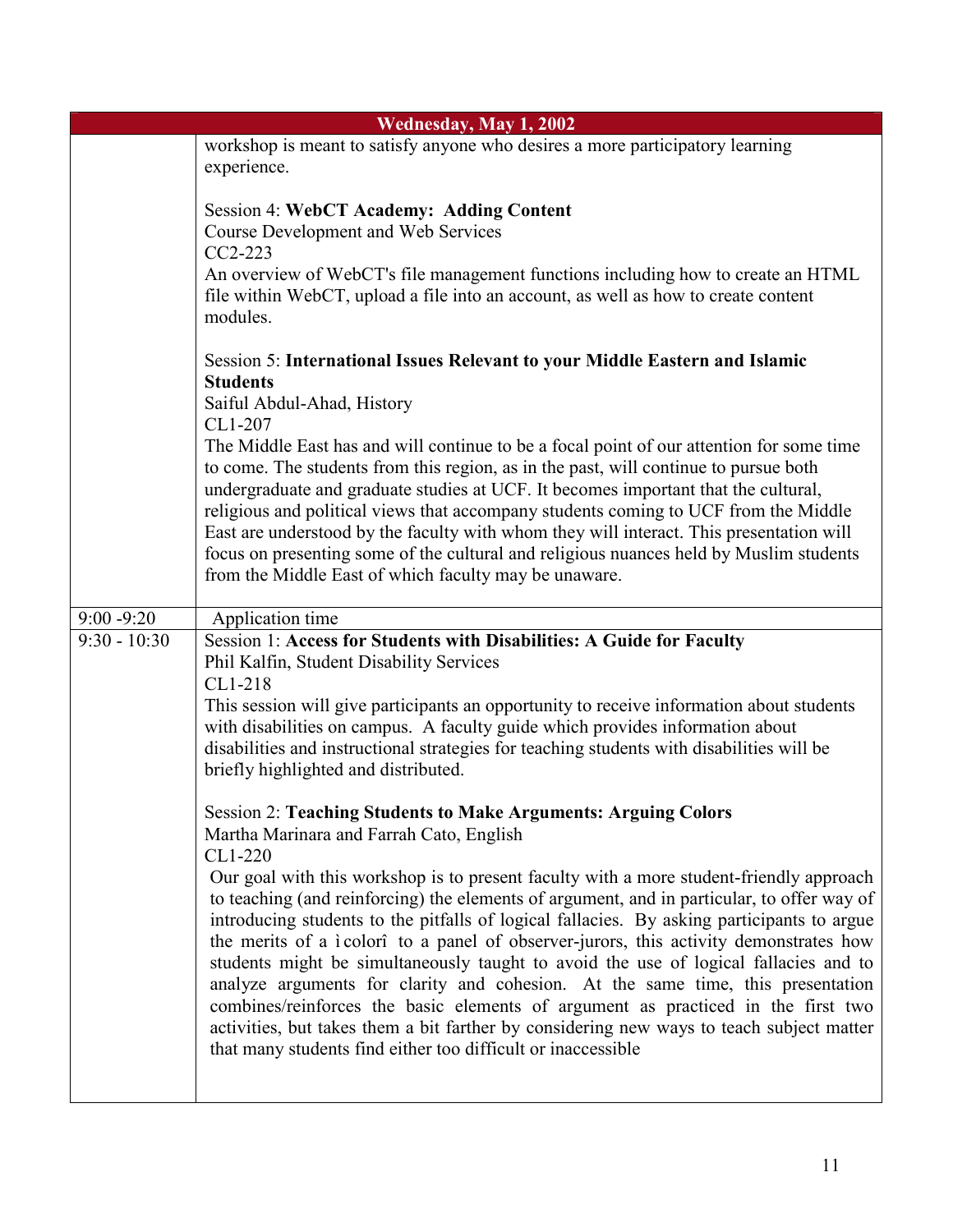|                 | Wednesday, May 1, 2002                                                                                                                                                        |
|-----------------|-------------------------------------------------------------------------------------------------------------------------------------------------------------------------------|
|                 | <b>Session 3: Using Collaborative Activities</b>                                                                                                                              |
|                 | Judith Welch and Lois Mahoney, Accounting                                                                                                                                     |
|                 | CL1-207                                                                                                                                                                       |
|                 | This session will provide discussion of ways to use the Collaborative Classrooms                                                                                              |
|                 | to help students use technology to learn course material and evaluate that                                                                                                    |
|                 | learning. This session will compare teaching a course with and without the use of the                                                                                         |
|                 | collaborative classrooms, and will also focus on ways to give you a hands-on activity to                                                                                      |
|                 | demonstrate how you can use the computer to focus attention on course content, and                                                                                            |
|                 | provide sample projects.                                                                                                                                                      |
|                 | <b>Session 4: WELL: Content and Assessment</b>                                                                                                                                |
|                 | Kirkley/Swenson, Course Development and Web Services                                                                                                                          |
|                 | CL1-219                                                                                                                                                                       |
|                 | Once you have taught a web enhanced course once or twice, you may want to begin to                                                                                            |
|                 | add content or require more formal assignments via the online portion of your course. In                                                                                      |
|                 | this session, we will discuss and demonstrate some best practices and provide words of                                                                                        |
|                 | advice regarding assessing students or placing content within your Web enhanced course.                                                                                       |
| $10:30 - 10:50$ | Application time                                                                                                                                                              |
| $11:00 - 12:00$ | Session 1: Assessment of Collaboration in the Small Classroom                                                                                                                 |
|                 | Michelle Manning, English                                                                                                                                                     |
|                 | CL1-218                                                                                                                                                                       |
|                 | This session will focus on the strategies involved in evaluating and assessing student<br>performance in collaborative groups. Participants will be given general guidelines, |
|                 | suggestions, and tips for making fair and valid measurements. This session will include                                                                                       |
|                 | opportunities for participants to modify their syllabi and/or assignments to include                                                                                          |
|                 | successful collaborative interactions.                                                                                                                                        |
|                 |                                                                                                                                                                               |
|                 | <b>Session 2: Using Collaborative Activities</b>                                                                                                                              |
|                 | Judith Welch and Lois Mahoney, Accounting                                                                                                                                     |
|                 | CL1-220                                                                                                                                                                       |
|                 | This session will provide discussion of ways to use the Collaborative Classrooms                                                                                              |
|                 | to help students use technology to learn course material and evaluate that                                                                                                    |
|                 | learning. This session will compare teaching a course with and without the use of the                                                                                         |
|                 | collaborative classrooms, and will also focus on ways to give you a hands-on activity to                                                                                      |
|                 | demonstrate how you can use the computer to focus attention on course content, and                                                                                            |
|                 | provide sample projects.                                                                                                                                                      |
|                 | <b>Session 3: Both Sides Now: Helping Your Students Find Alternative Viewpoints on</b>                                                                                        |
|                 | <b>Controversial issues</b>                                                                                                                                                   |
|                 | Rich Gause, Library                                                                                                                                                           |
|                 | CL1-219                                                                                                                                                                       |
|                 | You have required that students apply critical thinking to integrate various facets of a                                                                                      |
|                 | problem. Help them discover search strategies and resources for uncovering opposing                                                                                           |
|                 | views.                                                                                                                                                                        |
|                 |                                                                                                                                                                               |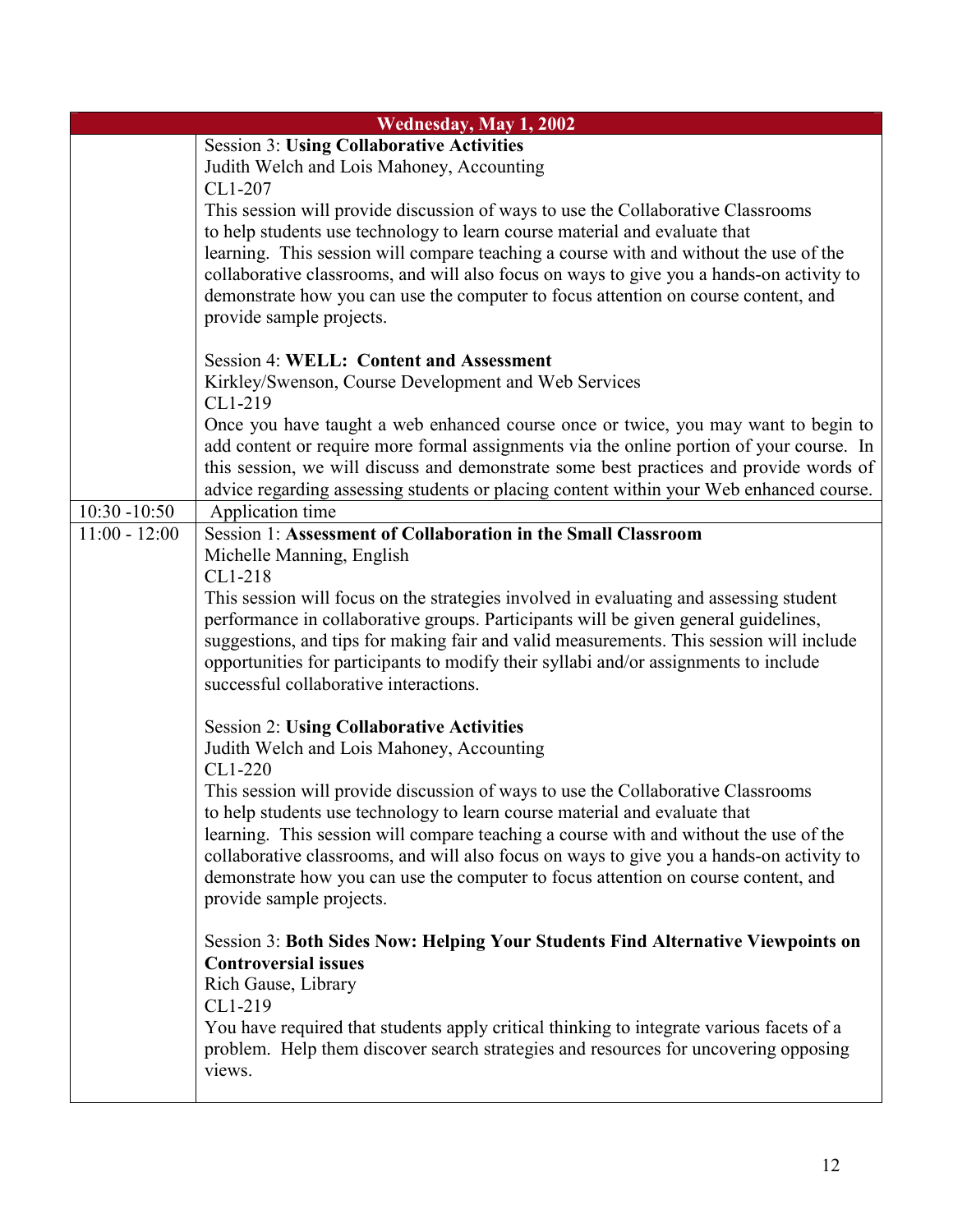| Wednesday, May 1, 2002          |                                                                                                                                                                                                                                                                                                                                                                                                                          |
|---------------------------------|--------------------------------------------------------------------------------------------------------------------------------------------------------------------------------------------------------------------------------------------------------------------------------------------------------------------------------------------------------------------------------------------------------------------------|
|                                 | <b>Session 4: WebCT Academy: Quiz Management (Without Using Respondus)</b><br><b>Course Development and Web Services</b><br>CC2-223<br>An overview of the quiz and survey feature of WebCT, including creating categories,<br>questions, quizzes, and surveys. This session will show how to create quizzes by using<br>just WebCTs built-in tools)                                                                      |
|                                 | <b>Session 5: Creating Successful Group Projects.</b><br>Rufus Barfield, Communication<br>CL1-207<br>This is an interactive workshop for teachers who use and evaluate group projects as a<br>component of course instruction. Participants will learn how to help student work groups<br>effectively manage teacher-student authority dynamics and empower group members to<br>communicate effectively with each other. |
| $12:00 - 1:00$<br>$1:00 - 2:00$ | Lunch<br><b>Session 1: WebCT Academy: Quiz Management (Using Respondus)</b>                                                                                                                                                                                                                                                                                                                                              |
|                                 | <b>Course Development and Web Services</b><br>CC2-223<br>An overview of the quiz and survey feature of WebCT, including creating categories,<br>questions, quizzes, and surveys. The 3 <sup>rd</sup> -party tool "Respondus" will be utilized to make<br>the creation of quizzes very simple.                                                                                                                            |
|                                 | <b>Session 2: Looking for Images and Pictures</b><br>Rich Gause, Library                                                                                                                                                                                                                                                                                                                                                 |
|                                 | CL1-219<br>Before you include an image in materials you are publishing or distributing, you should<br>determine copyright status or obtain permission for use. Become aware of the various<br>rights which might apply and discover resources to aid your search for available images.                                                                                                                                   |
|                                 | <b>Session 3: Creating Successful Group Projects.</b><br>Rufus Barfield, Communication                                                                                                                                                                                                                                                                                                                                   |
|                                 | CL1-207<br>This is an interactive workshop for teachers who use and evaluate group projects as a<br>component of course instruction. Participants will learn how to help student work groups<br>effectively manage teacher-student authority dynamics and empower group members to<br>communicate effectively with each other.                                                                                           |
|                                 | Session 4: Activity-based Learning in Large Classes: Lessons from the SCALE-UP<br>Project<br>Jeff Saul, Physics                                                                                                                                                                                                                                                                                                          |
|                                 | PC1-101<br>This workshop focuses on how to implement activity-based instruction in classes of up to<br>100 students. Classroom design, classroom management, and curriculum needed to<br>create a large collaborative classroom in almost any academic area will be discussed. In                                                                                                                                        |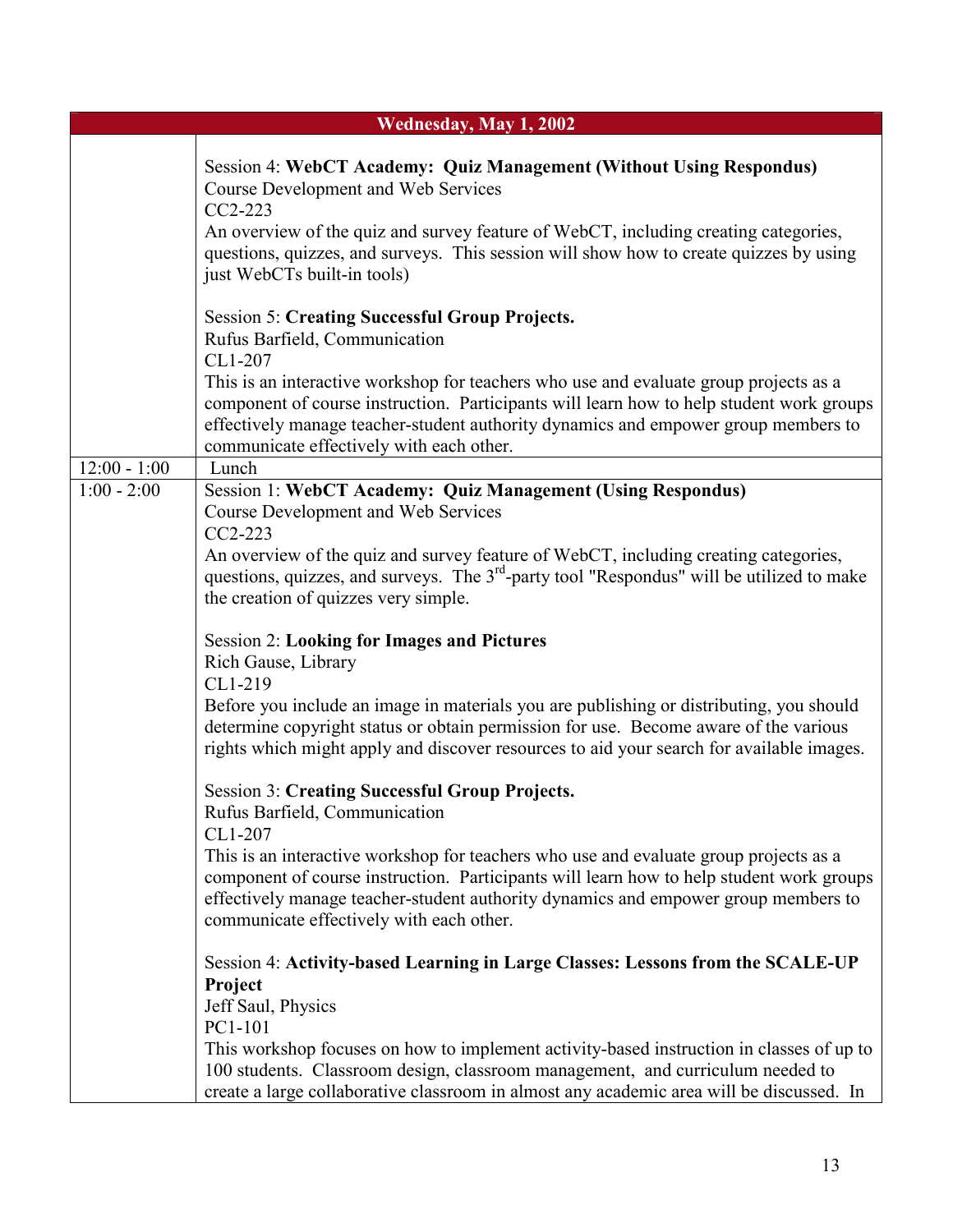| Wednesday, May 1, 2002 |                                                                                                                                                                                                                                                                                                                                                                                                                                                                                                                                                                                                                                                                                                                                                                                           |
|------------------------|-------------------------------------------------------------------------------------------------------------------------------------------------------------------------------------------------------------------------------------------------------------------------------------------------------------------------------------------------------------------------------------------------------------------------------------------------------------------------------------------------------------------------------------------------------------------------------------------------------------------------------------------------------------------------------------------------------------------------------------------------------------------------------------------|
|                        | particular, technology used to enhance classroom management and pedagogy will be<br>demonstrated. The workshop room is in PC1 aka Tr 514 aka the Physics Laboratory<br>Trailer, Room 101. The trailer is located outside the middle circle between the<br>Classroom 1 building and the Communications building.                                                                                                                                                                                                                                                                                                                                                                                                                                                                           |
|                        | <b>Session 5: *Video: Camera Exercises</b><br><b>Course Development and Web Services</b><br>Lib-129 (limited to 6 participants)<br>A field exercise where teams use the skills acquired in the previous sessions to record<br>video outside the studio that will be used in post production classes.<br>*All video sessions require that participants must have attended the previous video<br>production session. Thank you.                                                                                                                                                                                                                                                                                                                                                             |
| $2:00 - 2:20$          | Application time                                                                                                                                                                                                                                                                                                                                                                                                                                                                                                                                                                                                                                                                                                                                                                          |
| $2:30 - 3:30$          | <b>Session 1: WebCT Academy: Maintaining Content</b><br><b>Course Development and Web Services</b><br>CC2-223<br>Steps required to maintain a WebCT account from term to term and how to modify the<br>appearance of your account.                                                                                                                                                                                                                                                                                                                                                                                                                                                                                                                                                        |
|                        | <b>Session 2: Evoking Student Engagement in the Classroom</b><br>Ed Hampton, Industrial Engineering and Management Systems<br>CL1-219                                                                                                                                                                                                                                                                                                                                                                                                                                                                                                                                                                                                                                                     |
|                        | This session explores concepts and techniques for gaining high levels of student<br>participation and interaction in both experiential and lecture based classrooms. More<br>specifically, how to gain student participation and interaction that both enhances and<br>increases learning will be the primary focal point. Both minimal technology and high<br>technology approaches will be explored. This session will be of interest to a wide range<br>of faculty: those who are new and those who are more experienced. This interactive<br>workshop is meant to satisfy anyone who desires a more participatory learning<br>experience.                                                                                                                                             |
|                        | Session 3: Activity-based Learning for Science and Engineering Courses, Lessons<br>from the SCALE-UP Project<br>Jeff Saul, Physics<br>PC1-101                                                                                                                                                                                                                                                                                                                                                                                                                                                                                                                                                                                                                                             |
|                        | A growing body of research is showing that activity-based instruction can significantly<br>improve student learning in introductory science classes. This session will demonstrate<br>several different types of activities used in the SCALE-UP introductory physics classes.<br>Although the SCALE-UP curriculum is designed to replace a traditional lecture course,<br>many of the activities can be adopted for use in lecture. Many of the techniques<br>developed for SCALE-UP Physics are broad-based enough for general use in science and<br>engineering courses. The workshop room is in PC1 aka Tr 514 aka the Physics<br>Laboratory Trailer, Room 101. The trailer is located outside the middle circle between<br>the Classroom 1 building and the Communications building. |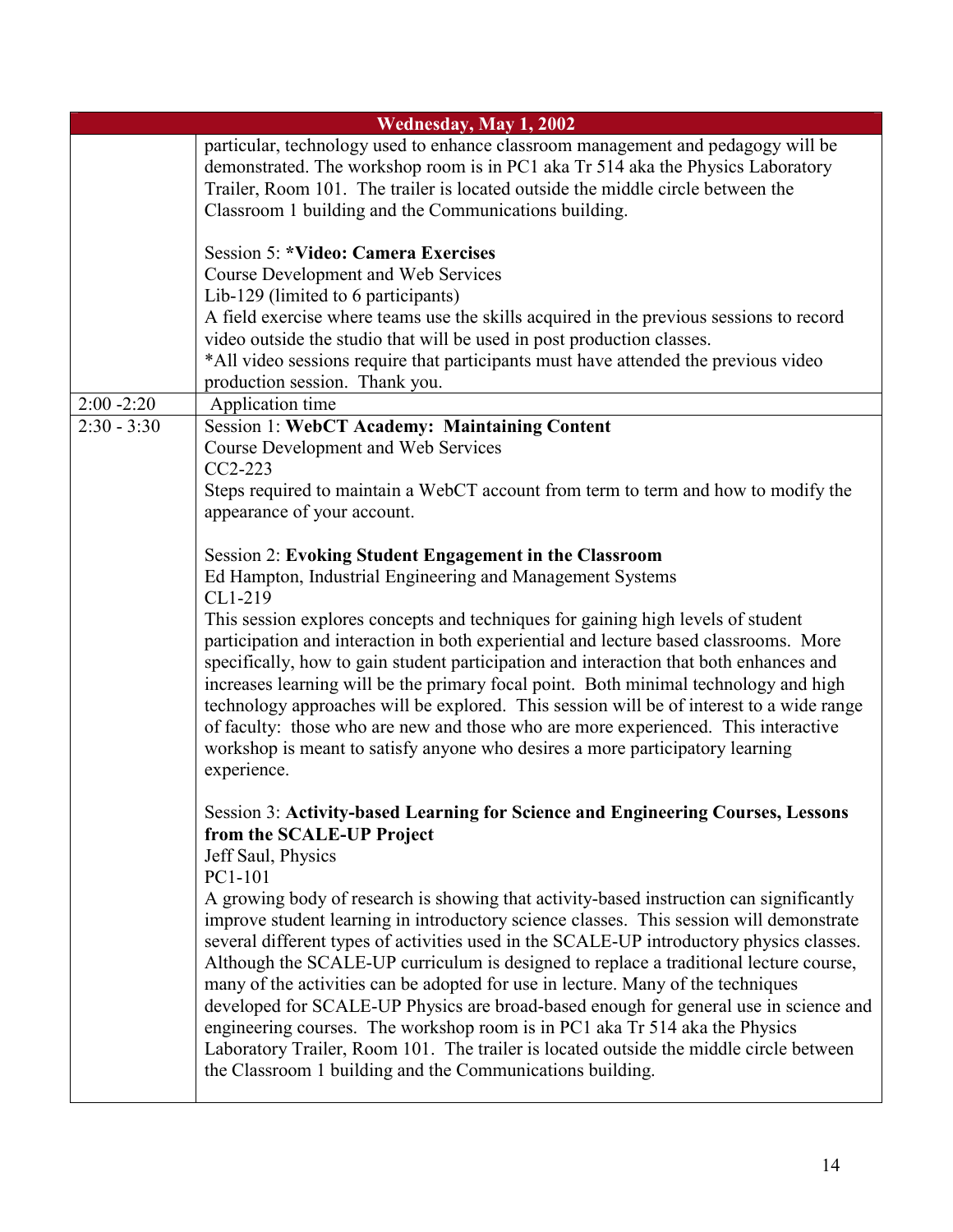| Wednesday, May 1, 2002 |                                                                                              |
|------------------------|----------------------------------------------------------------------------------------------|
|                        |                                                                                              |
|                        | <b>Session 4: *Video: Camera Exercises</b>                                                   |
|                        | <b>Course Development and Web Services</b>                                                   |
|                        | Lib-129 (limited to 6 participants)                                                          |
|                        | A field exercise where teams use the skills acquired in the previous sessions to record      |
|                        | video outside the studio that will be used in post production classes.                       |
|                        | *All video sessions require that participants must have attended the previous video          |
|                        | production session. Thank you.                                                               |
|                        |                                                                                              |
|                        | Session 5: The Power of Storytelling to Facilitate Learning and Teaching                     |
|                        | Richard Stone, M.S., President, StoryWork Institute                                          |
|                        | CL1-320                                                                                      |
|                        | In the program I will share with participants both theory and applications for enhancing     |
|                        | the learning process using storytelling that can be used in a variety of disciplines. I will |
|                        | also share the work of Paula Underwood, whose Native American approach to using              |
|                        | storytelling in learning has been recognized nationally by the U.S. Department of            |
|                        | Education.                                                                                   |
| $3:30 - 4:00$          | Application time                                                                             |

| Thursday, May 2, 2002 |                                                                                                                                                                                                                                                                                                                                                                                                                                                                                                                                                                                                                                                                                                                                                                                                                                                                                                                                                                                                                                                                                                                                                                                                                                                                                                                                                                                                                                         |
|-----------------------|-----------------------------------------------------------------------------------------------------------------------------------------------------------------------------------------------------------------------------------------------------------------------------------------------------------------------------------------------------------------------------------------------------------------------------------------------------------------------------------------------------------------------------------------------------------------------------------------------------------------------------------------------------------------------------------------------------------------------------------------------------------------------------------------------------------------------------------------------------------------------------------------------------------------------------------------------------------------------------------------------------------------------------------------------------------------------------------------------------------------------------------------------------------------------------------------------------------------------------------------------------------------------------------------------------------------------------------------------------------------------------------------------------------------------------------------|
| $8:00 - 9:00$         | Session 1: Globalizing the Curriculum: Content and Pedagogy<br>Saleha Suleman, International Student Services<br>CL1-218<br>The presentation will focus on integrating comparative themes, ways of learning and<br>inclusiveness within the global context. It will address the issue of challenges in a<br>globally diverse classroom as well as pedagogical methods to address global topics.<br>Session 2: Best Practices for ITV Classes: Managing the Distance in Learning<br>George Bagley (Communications), Larry Hudson (Education), Linda Putchinski<br>(Management), Ruth Marshall (Office of Instructional Resources)<br>CL1-320<br>How can you improve the distance learning experience? How can you present yourself<br>and your material in an ITV medium? This session discusses techniques for managing<br>the system and yourself for a more profitable distance learning experience. Topics will<br>include guidelines on teaching practices, pedagogy, and presentation methods.<br><b>Session 3: Making Experiential Education Work for You and Your Students</b><br>Melody Bowdon, English<br>CL1-220<br>This workshop will feature a presentation and discussion about the pedagogical and<br>professional development benefits of using experiential education approaches including<br>internships, practica, and service-learning. We will also discuss strategies for finding<br>funding for these activities. |
|                       |                                                                                                                                                                                                                                                                                                                                                                                                                                                                                                                                                                                                                                                                                                                                                                                                                                                                                                                                                                                                                                                                                                                                                                                                                                                                                                                                                                                                                                         |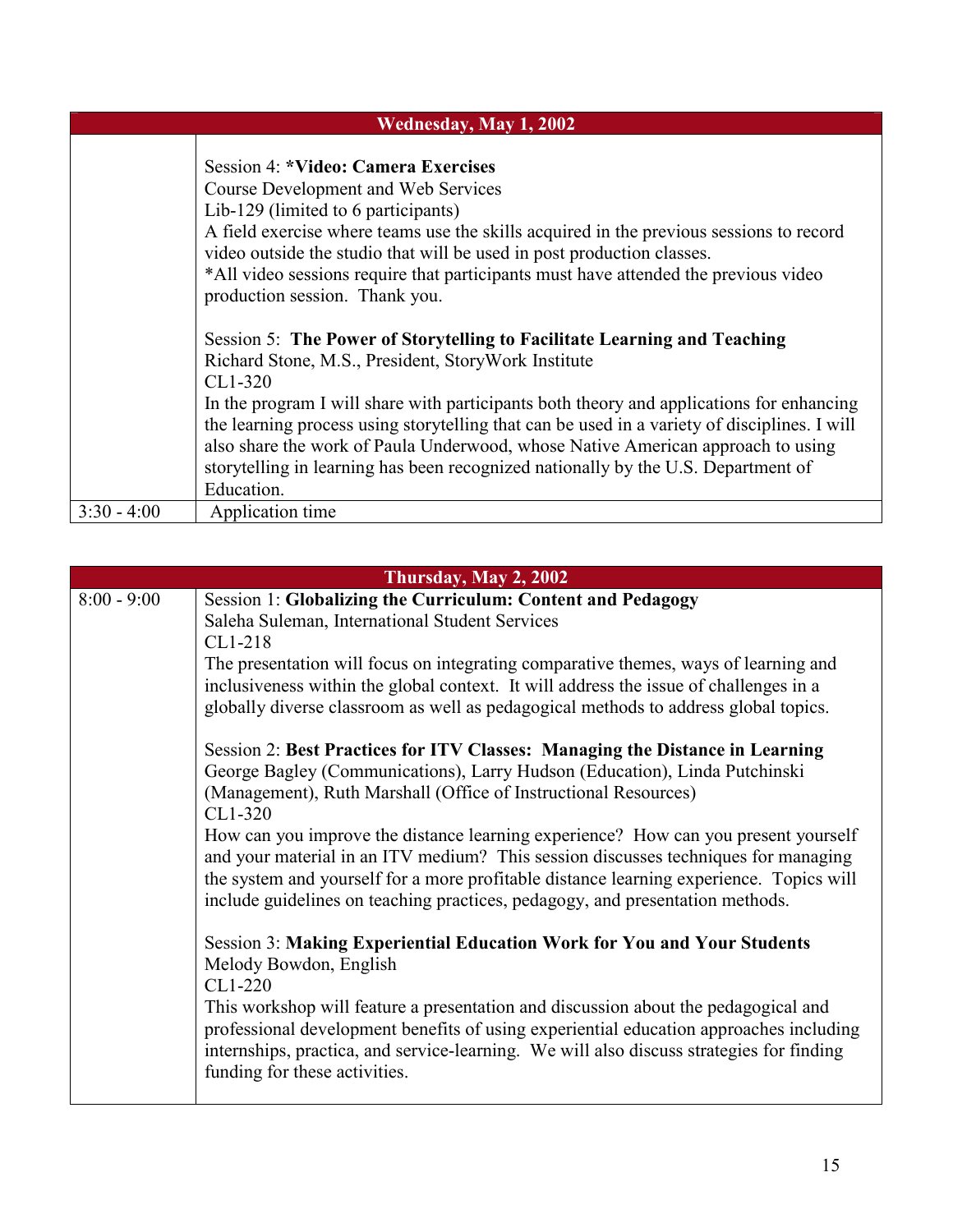|                | Thursday, May 2, 2002                                                                                                                                                  |
|----------------|------------------------------------------------------------------------------------------------------------------------------------------------------------------------|
|                | Session 4: Creating Forms and Surveys Using Dreamweaver                                                                                                                |
|                | <b>Course Development and Web Services</b>                                                                                                                             |
|                | CC2-223                                                                                                                                                                |
|                | Participants will learn how to create web forms and surveys using the HTML editor                                                                                      |
|                | Dreamweaver. This session will also present some examples and suggestions for                                                                                          |
|                | creating effective online surveys.                                                                                                                                     |
|                |                                                                                                                                                                        |
|                | Session 5: How to get High Ratings: An Examination of Student Evaluations of                                                                                           |
|                | <b>Instruction</b>                                                                                                                                                     |
|                | Ida Cook, Charles Dzuiban and Morgan Wang<br>CL1-207                                                                                                                   |
|                |                                                                                                                                                                        |
|                | To assist faculty in becoming more effective teachers, this session will explore what<br>types of techniques and behaviors might be considered for use by faculty. The |
|                | suggestions are extrapolated from examination of the report on UCF student evaluations                                                                                 |
|                | of instruction conducted over a 4-year period. The study found several items were                                                                                      |
|                | highly correlated with overall Outstanding ratings for faculty. We'll be discussing                                                                                    |
|                | interesting student comments, so bring samples of your student evaluations if you'd like.                                                                              |
| $9:00 - 9:20$  | Application time                                                                                                                                                       |
| $9:30 - 10:30$ | Session 1: Assessment of Collaboration in the Small Classroom                                                                                                          |
|                | Michelle Manning, English                                                                                                                                              |
|                | CL1-218                                                                                                                                                                |
|                | This session will focus on the strategies involved in evaluating and assessing student                                                                                 |
|                | performance in collaborative groups. Participants will be given general guidelines,                                                                                    |
|                | suggestions, and tips for making fair and valid measurements. This session will include                                                                                |
|                | opportunities for participants to modify their syllabi and/or assignments to include                                                                                   |
|                | successful collaborative interactions.                                                                                                                                 |
|                | Session 2: Is Your Intelligence Artificial in Cyberspace? Keeping the Humanity in                                                                                      |
|                | <b>Technology</b>                                                                                                                                                      |
|                | Ali Korosy and Anne Prucha, Foreign Languages                                                                                                                          |
|                | CL1-220                                                                                                                                                                |
|                | Transferring a course to the web, partially or in full, challenges the instructor to                                                                                   |
|                | imprint his or her personality and teaching style on the course. We will engage in                                                                                     |
|                | activities and discussions during this session to explore methods instructors are                                                                                      |
|                | already using successfully and brainstorm new possibilities so that you, too, can                                                                                      |
|                | make your impression in cyberspace. It can be done!                                                                                                                    |
|                |                                                                                                                                                                        |
|                | <b>Session 3: Capturing and Managing Data From Online Forms</b>                                                                                                        |
|                | <b>Course Development and Web Services</b>                                                                                                                             |
|                | CC2-223                                                                                                                                                                |
|                | This session will demonstrate how faculty and staff can utilize CDWS's powerful,                                                                                       |
|                | flexible and easy to use Forms Manager Tool. Through the use of this tool, data can be                                                                                 |
|                | easily collected and managed via the Web. (This session assumes participants already                                                                                   |
|                | know how to create the online forms and surveys - see "Creating Forms and Surveys                                                                                      |
|                | Using Dreamweaver")                                                                                                                                                    |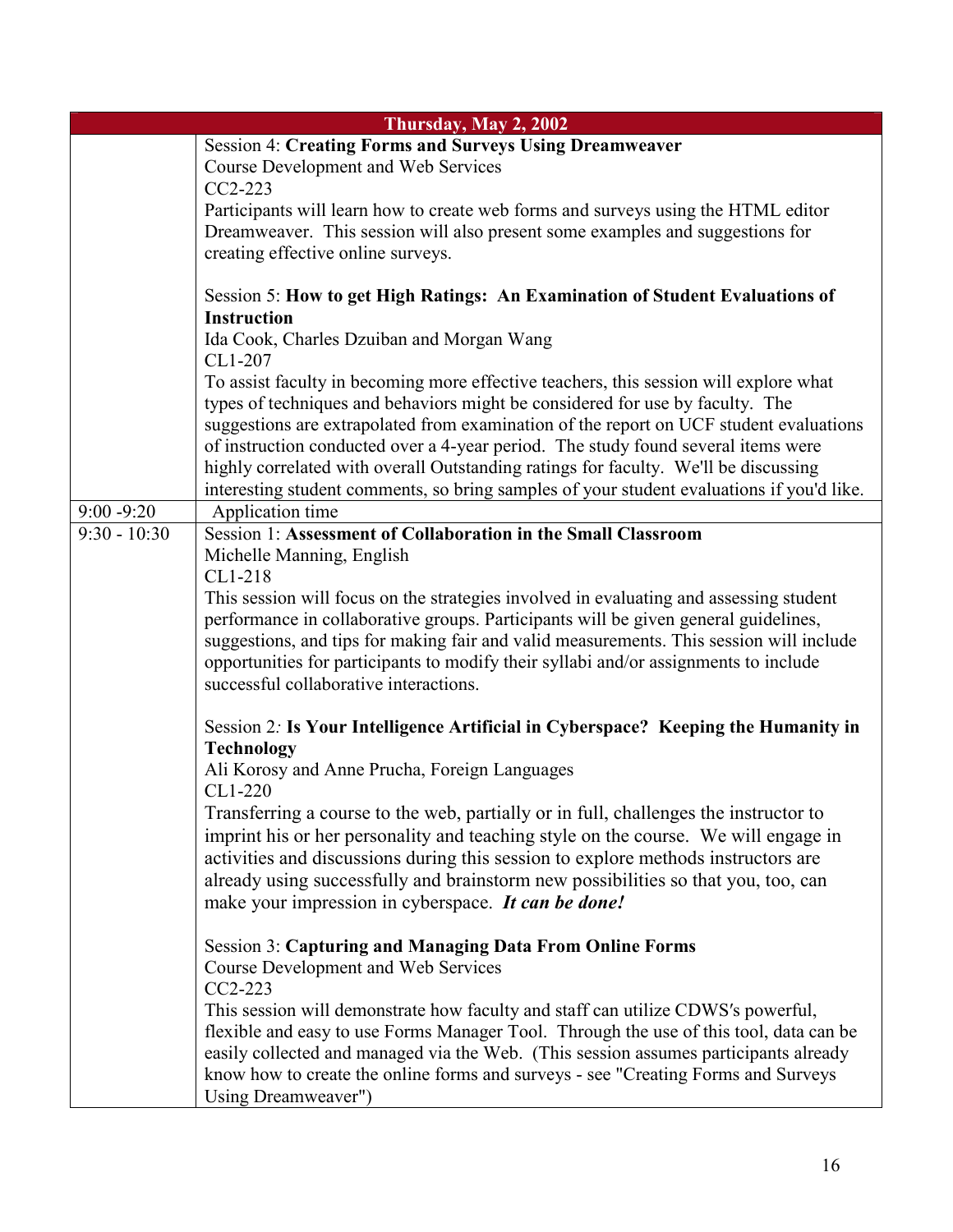|                 | Thursday, May 2, 2002                                                                                                                                                                                                                                                                                                                                                                                                                                                                                                              |
|-----------------|------------------------------------------------------------------------------------------------------------------------------------------------------------------------------------------------------------------------------------------------------------------------------------------------------------------------------------------------------------------------------------------------------------------------------------------------------------------------------------------------------------------------------------|
|                 |                                                                                                                                                                                                                                                                                                                                                                                                                                                                                                                                    |
|                 | Session 4: Diversity 101<br>Bette S. Tallen, Office of Diversity Initiatives<br>CL1-205<br>This workshop will introduce how diversity is defined at UCF, how it is related to the<br>mission of UCF, and what is meant by a diversity course.                                                                                                                                                                                                                                                                                      |
|                 | <b>Session 5: Web Site Evaluation Questions &amp; Tips</b><br>Terrie Sypolt, Library<br>CL1-219<br>Why evaluate what you find on the web? What techniques have proven effective with<br>your classes? Questions and tips that can be used in evaluation of web sites. Exercises<br>that can be done with students.                                                                                                                                                                                                                 |
| $10:30 - 10:50$ | Application time                                                                                                                                                                                                                                                                                                                                                                                                                                                                                                                   |
| $11:00 - 12:00$ | Session 1: International Issues Relevant to your Middle Eastern and Islamic                                                                                                                                                                                                                                                                                                                                                                                                                                                        |
|                 | <b>Students</b><br>Saiful Abdul-Ahad, History<br>CL1-219<br>The Middle East has and will continue to be a focal point of our attention for some time<br>to come. The students from this region, as in the past, will continue to pursue both                                                                                                                                                                                                                                                                                       |
|                 | undergraduate and graduate studies at UCF. It becomes important that the cultural,<br>religious and political views that accompany students coming to UCF from the Middle<br>East are understood by the faculty with whom they will interact. This presentation will<br>focus on presenting some of the cultural and religious nuances held by Muslim students<br>from the Middle East of which faculty may be unaware.                                                                                                            |
|                 | <b>Session 2: Designing Effective Writing Assignments</b><br>Beth Young, University Writing Center and the English Department                                                                                                                                                                                                                                                                                                                                                                                                      |
|                 | CL1-220<br>Ever find yourself reading bad student papers? Assignments can be designed to avoid<br>common problems and enhance student learning. Bring a copy of an assignment you<br>currently use (or would like to use) to the workshop.                                                                                                                                                                                                                                                                                         |
|                 | Session 3: PowerPoint <sup>TM</sup> Abuse: Can we put a stop to it in our lifetime?<br>Jim Katt, Communication                                                                                                                                                                                                                                                                                                                                                                                                                     |
|                 | CL1-218<br>This presentation will review some of the literature that addresses best PowerPoint <sup>TM</sup><br>practices and introduce guidelines for effectively using electronic visual aids. Since<br>teaching involves its own unique set of challenges, teachers will find it necessary, at<br>times, to deviate from the guidelines. Ideas for bending the rules without becoming<br>abusive will be discussed, with an opportunity for participants to share tips, techniques,<br>and pet PowerPoint <sup>TM</sup> peeves. |
|                 | <b>Session 4: WebCT Academy: Additional Features</b>                                                                                                                                                                                                                                                                                                                                                                                                                                                                               |